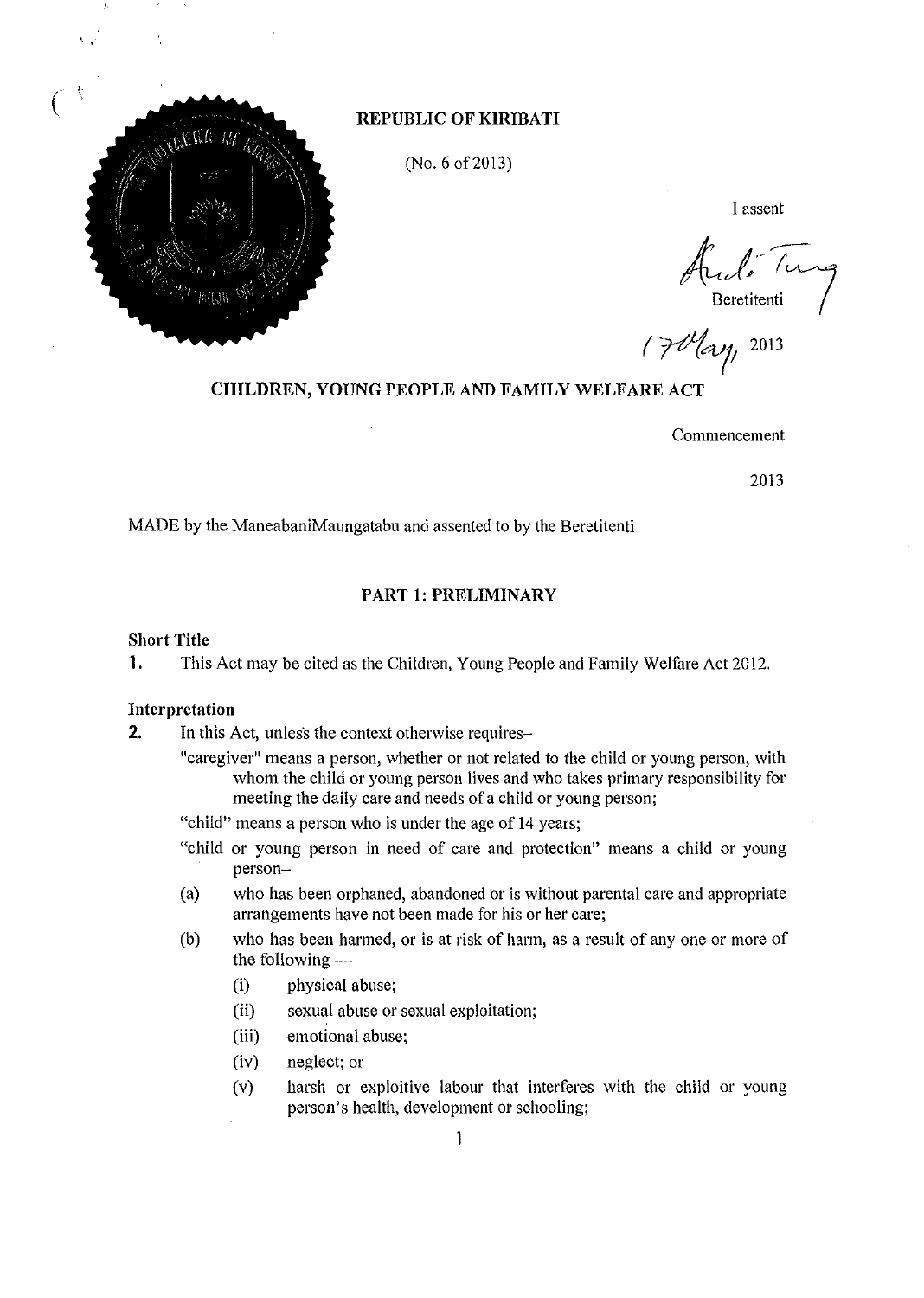and the child or young person's parents have not protected, or are unlikely or unable to protect, the child or young person from that harm;

"Court" means a Magistrates' Court:

"Director" means the Director of the Ministry responsible for child and family welfare;

"emotional abuse" means acts or omissions causing or likely to cause mental or emotional suffering of a child or young person, including patterns of belittling, denigrating, threatening, scaring, ridiculing, or other non-physical forms of degrading or rejecting treatment;

"family" in relation to a child or young person, means -

- (a) a parent, grandparent, step-parent, brother, sister, uncle, aunt or cousin of the child or young person, whether by birth or adoption;
- (b) the primary care-giver of the child or young person; and
- (c) any other person with whom the child or young person has developed a psychological or emotional attachment, which significantly resembles a family relationship;

"Minister" means the Minister responsible for child and family welfare;

"Ministry" means the Ministry responsible for child and family welfare;

"neglect" means inattention or omission on the part of a caregiver to provide for the development of a child or young person in relation to health, education, emotional development, nutrition, shelter and safe living conditions, in the context of resources reasonably available to the family, and that causes harm to the child or young person's health or physical, mental, moral or social development.

**"parent" Ineans** 

- (a) the father of a child or young person, whether by birth or adoption;
- (b) the mother of a child or young person, whether by birth or adoption;
- (c) a guardian or person to whom custody of a child or young person has been granted by a court or by an agreement, or
- (d) a caregiver who acts or carries out responsibilities of a father or mother;

"physical abuse" means any act of violence or maltreatment that results in physical wounds or bodily injury;

"place of safety" means a shelter, health care facility, private home or any other place approved by the Director to receive and temporarily care for a child or young person;

"Secretary" means the Secretary of the Ministry responsible for child and family welfare;

"sexual abuse or sexual exploitation" includes-

- (a) the involvement of a child or young person in sexual activity that he or she
	- (i) does not fully comprehend;
	- (ii) is unable to give informed consent to; or
	- (iii) for which the child or young person is not developmentally prepared and cannot give consent;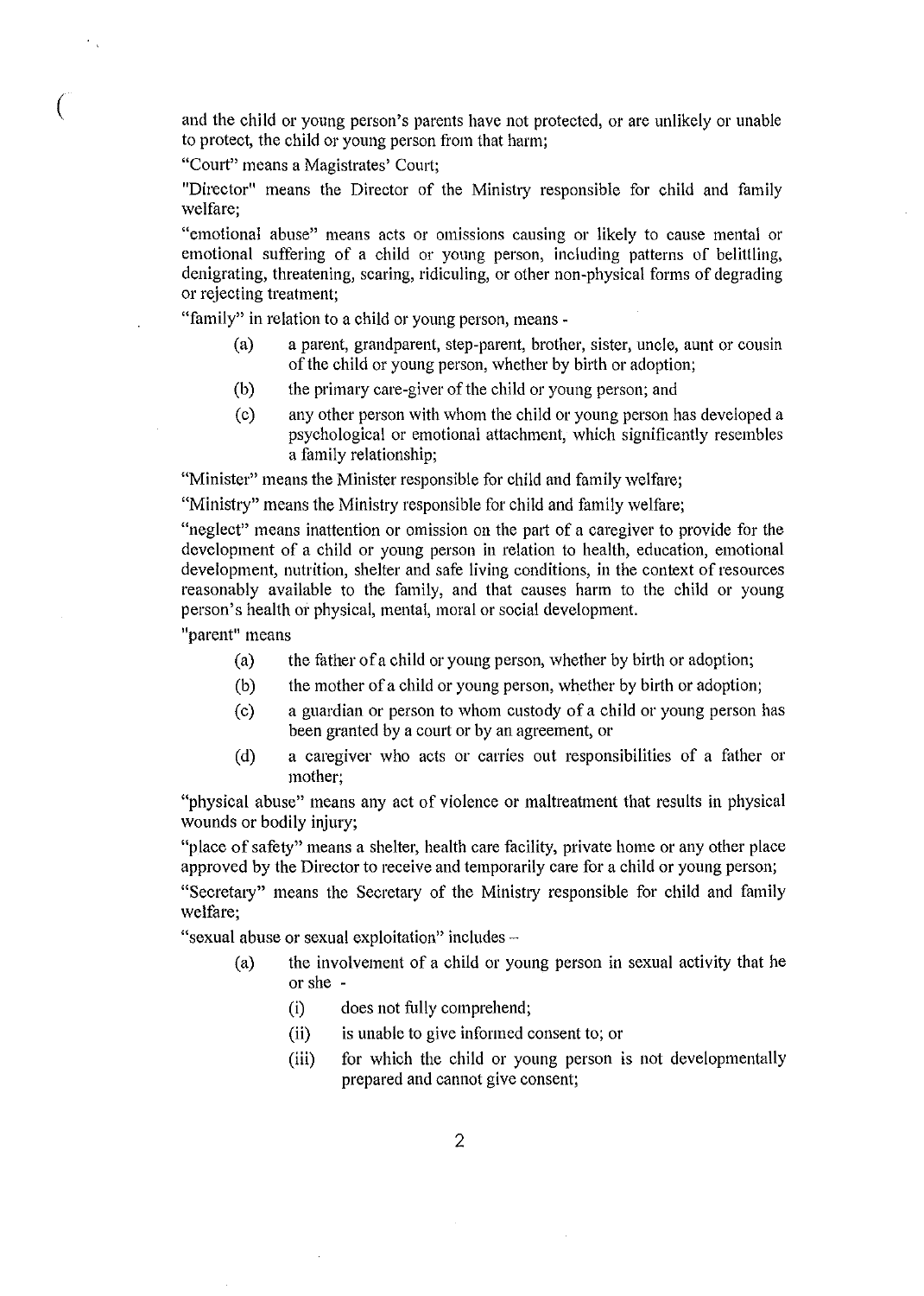- (b) the inducement or coercion of a child or young person to engage in any unlawful sexual activity;
- (c) the involvement of a child or young person in prostitution; and
- (d) the use of a child or young person in pornographic performances and materials.

"social welfare officer" means an appropriately qualified social welfare officer of the Ministry;

"wellbeing" in relation to a child or young person, includes the care, development, health and safety of the child or young person;

"young person" means a person who has attained 14 years but is under 18 years of age.

## Objects of the Act

- 3. The objects of this Act are to  $-$ 
	- (a) strengthen families and promote the wellbeing of children and young people;
	- (b) acknowledge the primary role of parents, families and communities in safeguarding and promoting the wellbeing of children and young people, and to encourage and support them in carrying out that role;
	- (c) strengthen positive traditional practices that promote and provide care and protection for children and young people;
	- (d) strengthen and develop community structures which can assist and promote children and young people's wellbeing and development;
	- (e) promote and support caring attitudes and responses for children and young people in the community so that risks to their wellbeing are identified and necessary care, support and protection is provided promptly;
	- (f) make provision for the care and protection of children and young people in circumstances where their parents, families and communities are unable to do so.

#### Principles for Care and Protection of Children and Young People

- 4. Children and young people require care, guidance and support to ensure their full development as responsible members of the community. All children and young people are entitled, as far as possible, to grow up in an environment that-
	- $(a)$  is nurturing, safe and stable;
	- (b) fosters positive relationships with their parents, family members and community;
	- (c) promotes their healthy growth and development;
	- (d) ensures access to education and skills training;
	- (e) provides opportunities for recreation and play;
	- (f) promotes pride in and respect for positive I-Kiribati cultural and traditional values;
	- (g) fosters the development of a sense ofresponsibility towards family and community;
	- (i) is free from discrimination, violence, abuse, neglect and exploitation.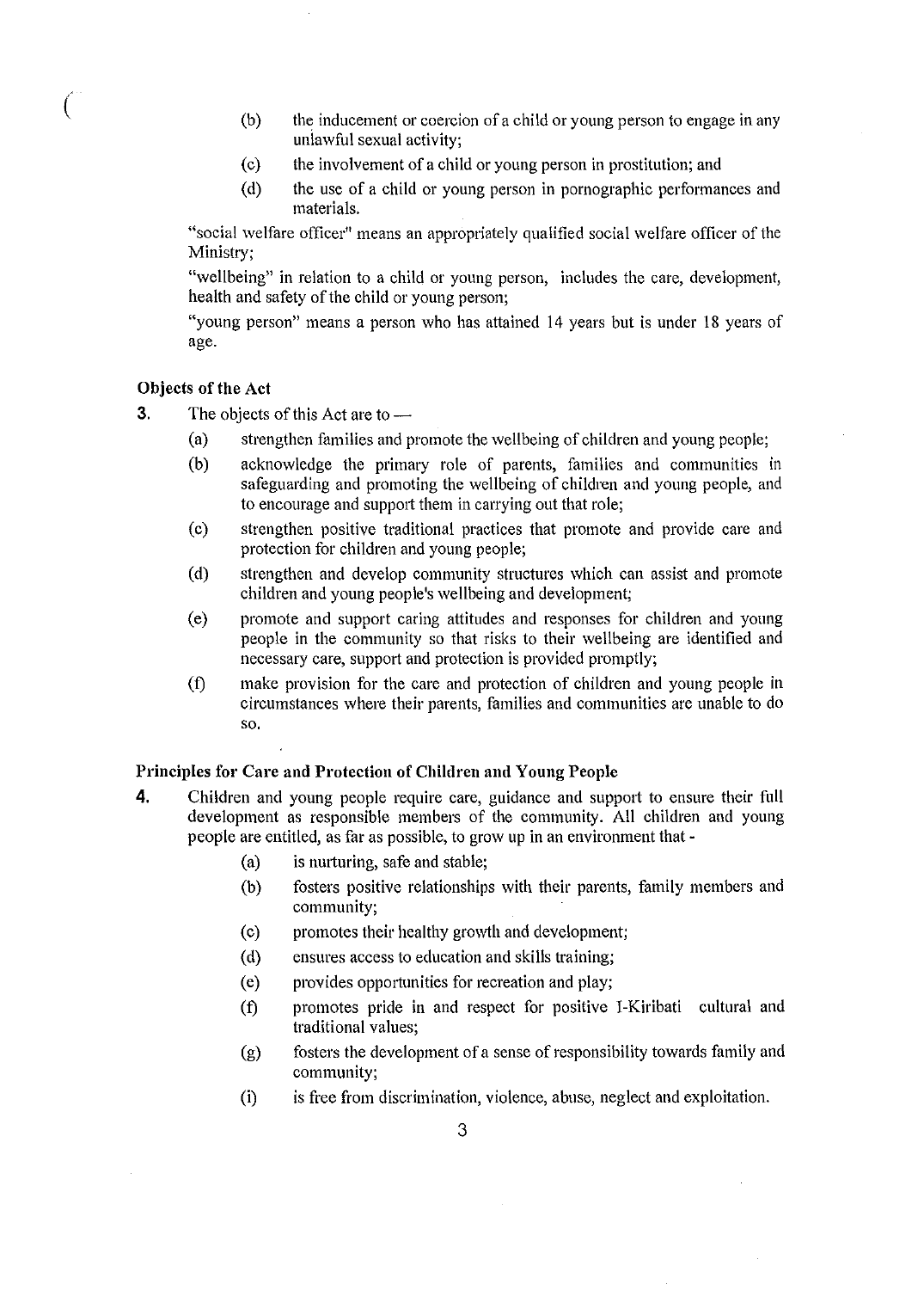## ( Responsibility of Parents

- 5. Parents, with the support of family members, have the primary role in safeguarding and promoting the wellbeing of children and young people, and in particular to-
	- (a) ensure that they receive prompt and appropriate attention to their immediate needs, including proper feeding, shelter, clothing, immunization and medical attention in times of sickness or injury;
	- (b) ensure their development and general wellbeing;
	- (c) ensure that discipline is carried out in non- abusive ways;
	- (d) encourage them to go to school, participate in cultural activities, and express themselves freely;
	- (e) instil in them knowledge of and respect for positive I-Kiribati cultural and traditional values;
	- (f) protect them from engaging in commercial activities that are harmful to their health, education and moral development;
	- (g) ensure that they grow up in an environment that is free of violence, abuse, neglect and exploitation; and
	- (h) meet any special needs of a child or young person living with disability.

## Decision-Making Principles

- 6. In making a decision or taking any action in relation to a child or young person under this Act, consideration must be given to the following principles  $-$ 
	- (a) every child and young person should be cared for and protected from harm;
	- (b) the preferred environment for the care and npbringing of children and yonng people is their own family;
	- (c) the child or young person and any relevant family and community members, except if their participation would be detrimental to the safety or wellbeing of the child or young person, should participate fully in deciding what action should be taken to promote the wellbeing and protection of a child or young person;
	- (d) families and communities should be assisted and supported in taking actions to respond to concerns about the wellbeing and protection of a child or young person;
	- (e) decisions should be reached by collaboration and consensus, wherever practicable, and the intervention of the Court should be used only in circumstances where the family and community is unable to appropriately safeguard the child or young person;
	- (f) the safety, wellbeing and best interest of the child or young person shall be a primary consideration;
	- (g) any decision in relation to a child or young person must be appropriate to the age character, condition, status, disability and any other circumstances of the child or young person; and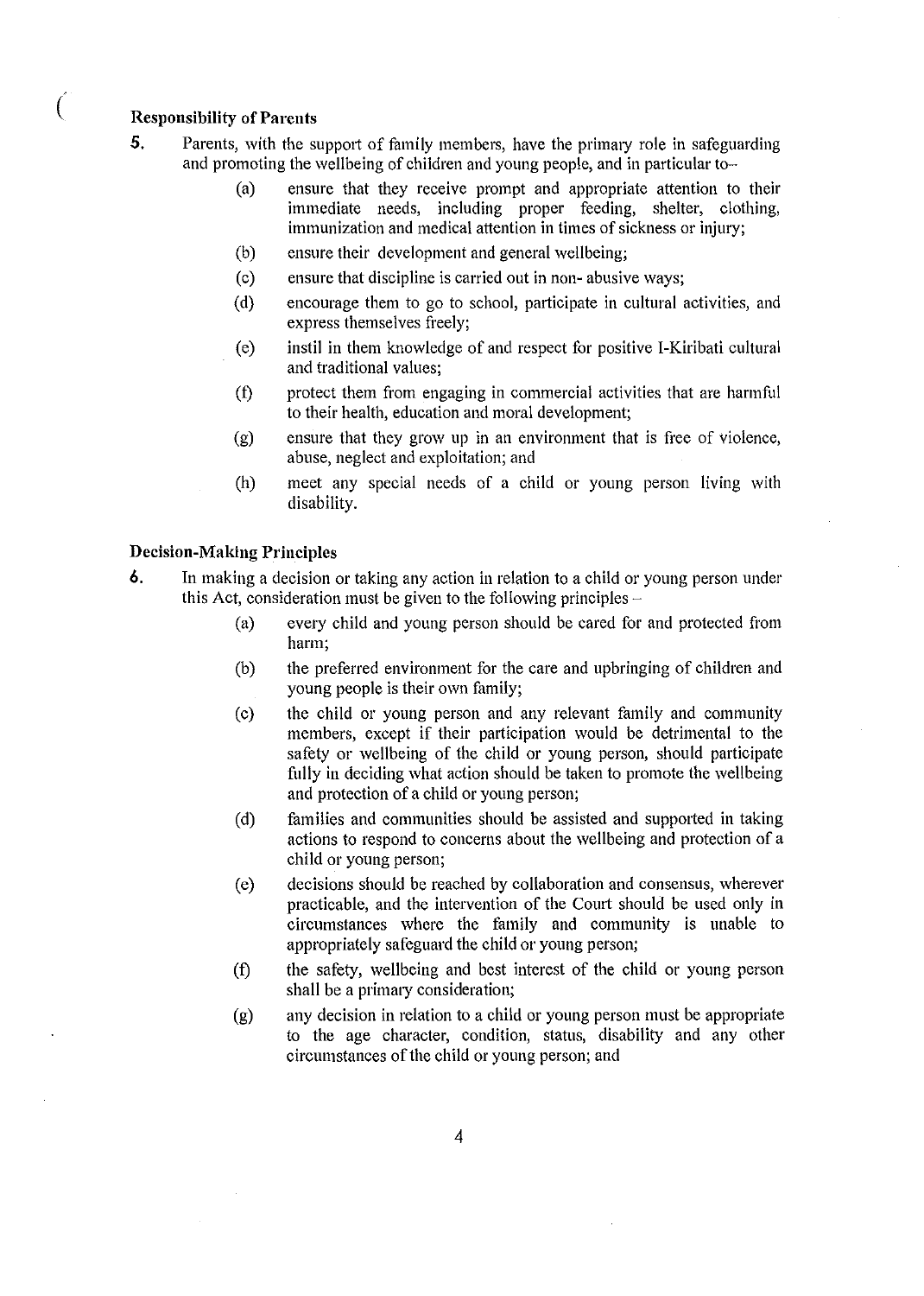( (h) the rights of children and young people under the Convention on the Rights of the Child should be promoted and respected to the extent possible.

#### PART 2: ADMINISTRATION

#### Duties of the Secretary

- 7. The Secretary is responsible for promoting thc development, adoption and evaluation of policies, procedures and services that accord with the objects and principles of this Act, including  $-$ 
	- (a) leading and coordinating government authorities, non-governmental organisations, women's group, youth groups, church and other faithbased organisations, and other relevant service providers in the provision of social services directed towards strengthening families and communities, maximising the wellbeing of children and young people, and responding to abuse, neglect and exploitation of children and young people;
	- (b) formulating policies, guidelines, plans and standards for child and family welfare services;
	- (c) supporting communities, women's groups, youth groups, church and other faith-based organisations, and non-governmental organisations to develop programmes for the protection of children and young people and the prevention of violence, abuse, neglect and exploitation;
	- (d) providing assistance and advice to families and communities to prevent and address violence, abuse, neglect and exploitation of children and young people;
	- (e) responding to suspected cases of children or young people in need of care and protection and taking such steps as are necessary to ensure the child or young person's wellbeing and protection;
	- (f) monitoring the quality and delivery of child and family welfare services;
	- (g) maintaining an information management system on children and young people;
	- (h) undertaking or encouraging research, education and training on child and family welfare issues; and
	- (i) leading the on-going development of an integrated child and family welfare service system.

#### Delegation

8. The Director may authorise an appropriately qualified officer or employee of the Division to exercise or perform all or any of the powers and duties of the Director under the provisions of this Act.

#### Agency agreements

9. (1) The Secretary may enter into an agreement with a designated organisation or other appropriate person, for the provision of any service that mayor must be provided in terms of this Act, by such organisation or person.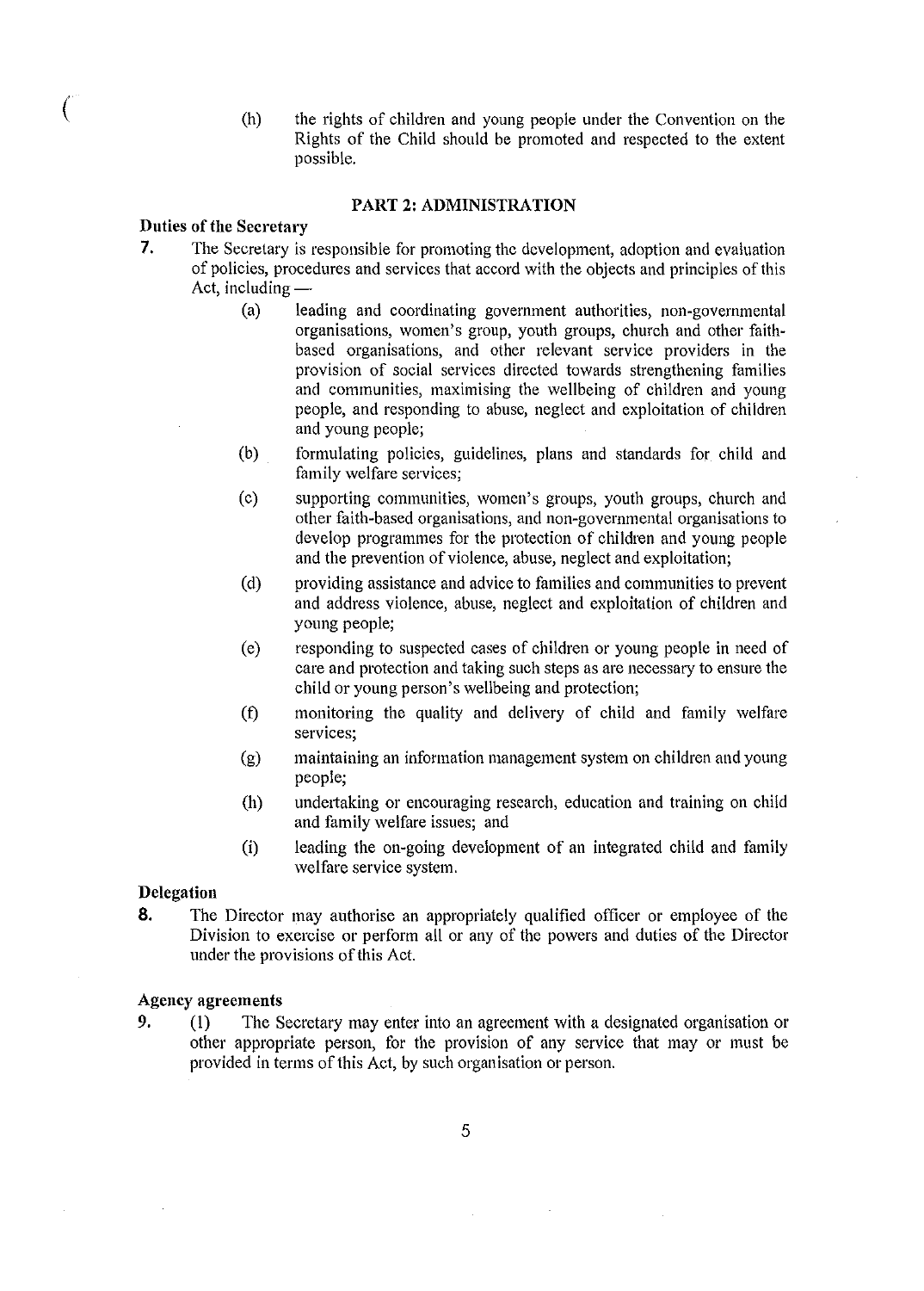- $(2)$ The Secretary may delegate to such organisation or person such powers and duties in terms of this Act as may be required for the proper performance of the service.
	- (3) Any Agreement under subsection (I) and delegation under subsection (2) must be in writing and signed by the Secretary and the appropriate organisation or person.

#### Government agencies may be required to supply information

- 10. (I) Every government division, agency or statutory body shall, when required, supply to the Director such information as it has in its possession relating to any child or young person where that information is required—
	- (a) for the purposes of determining whether that child or young person is in need of care and protection; or
	- (b) for the purposes of any proceedings under this Act.
	- (2) Subsection (1) applies notwithstanding any enactment or rule of law that obliges any person to maintain secrecy in relation to, or not to disclose, any matter, and any compliance with this section is not a breach of the relevant obligation of secrecy or nondisclosure.

## Director's request for services from other agencies

- 11. (1) In deciding what action should be taken to protect and promote the wellbeing of a child or young person, the Director may request a government division or agency to provide services to the child or young person or to his or her family.
	- (2) The government division or agency must use its best endeavours to comply with a request made to it under sub-section (1) if it is consistent with its own responsibilities and does not unduly prejudice the discharge of its functions.
	- (3) The request under subsection (1) must be in writing and the records and outcome of the service under subsection (2) must be kept by the Ministry.

#### Police assistance

12. The Director or any social welfare officer may request the assistance of any police officer in the execution of his or her duties under the provisions of this Act and such police officer shall thereupon afford such assistance.

#### **Obstruction**

**13.** Any person who obstructs the Director or any social welfare officer in the execution of his or her duties under this or any other written law is guilty of an offence and on conviction shall be liable to a fine of \$5,000.00 or to imprisonment not exceeding one year or to both such fine and imprisonment.

## PART 3: WELLBEING AND PROTECTION OF CHILDREN AND YOUNG PEOPLE *Division 1 - Promoting Wellbeing and Preventing Abuse*

#### Strengthening Families and Communities

**14.** (1) The Director shall lead and coordinate the development of programmes and services to support I-Kiribati families in partnership with government agencies, non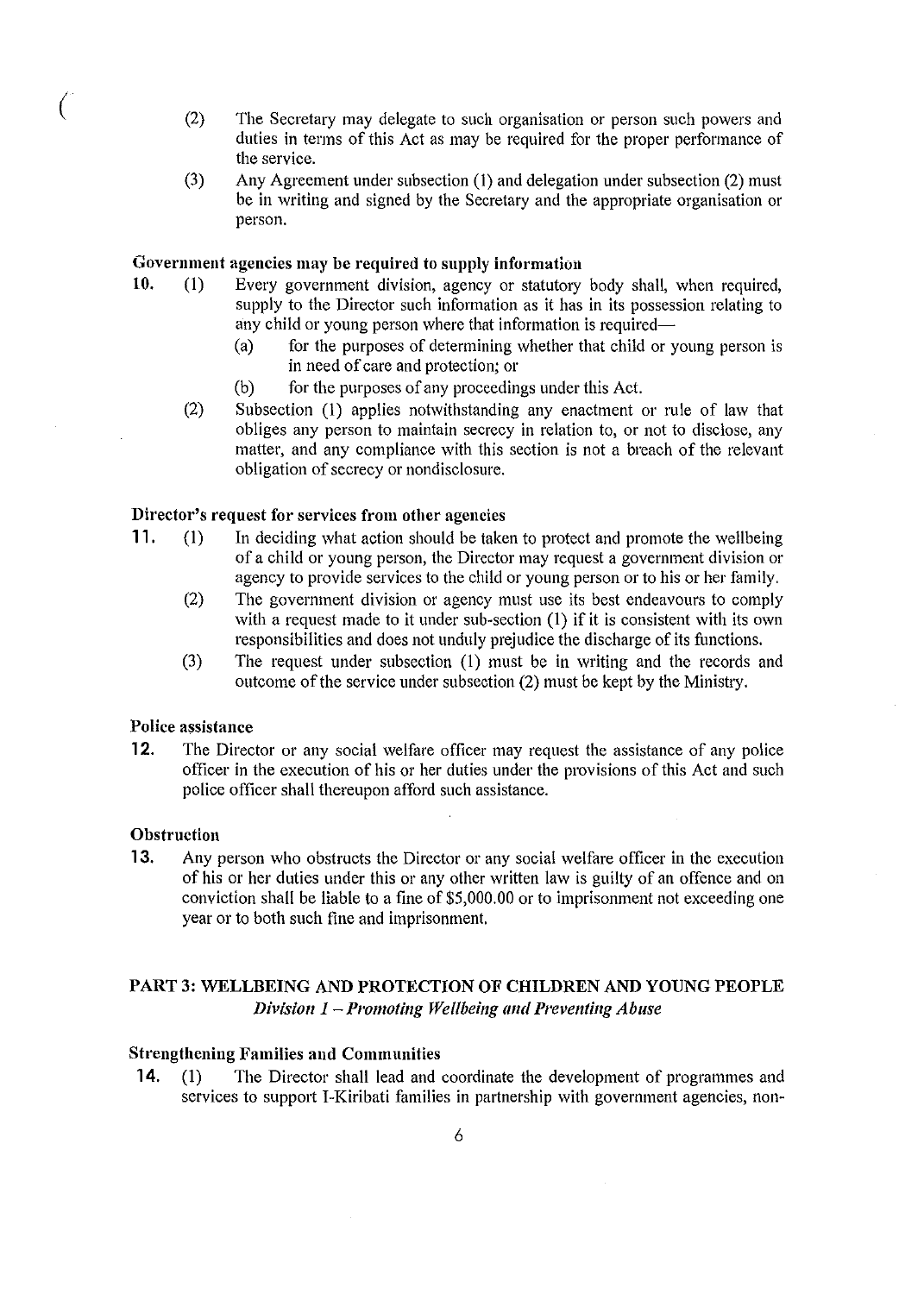*c* governmental organisations, church and other faith-based organisations, and community leaders.

- (2) Programmes and services shall be directed at
	- (a) promoting the wellbeing of children and young people and preventing violence, abuse neglect and exploitation;
	- (b) strengthening the capacity of families and communities to identify risks to a child or young person's wellbeing and to address them through early intervention; and
	- (c) encouraging families and communities to seek assistance from social welfare authorities when family problems cannot be resolved by the community.

## Prevention Services

- 15. The Secretary shall coordinate prevention measures to promote the wellbeing and protection of children and young people, including -
	- (a) promoting community discussion and awareness of issues relating to the wellbeing and protection of children and young people;
	- (b) raising public awareness on the dangers and consequences of childabuse, neglect and exploitation;
	- (c) promoting respect for I-Kiribati values and traditions that encourage caring attitudes and behaviours towards children and young people;
	- (d) reinforcing positive caring and protective practices by parents, families and communities; and
	- (e) developing appropriate parenting skills and the capacity of parents to ensure the wellbeing and best interests of their children.

## Early Intervention Services

- 16. The Secretary shall promote the progressive development of early intervention services to-
	- (a) strengthen community mechanisms for ensuring the wellbeing and protection of children and young people;
	- (b) work with families, communities and other service providers toprevent, alleviate and remedy conditions that might place children and young people at risk;
	- (c) build the capacity of families and communities to identify and respond appropriately to children and young people who are vulnerable or at risk;
	- (d) help families to recognise problems early on and equip them to seek appropriate support;
	- (e) provide families with information to enable them to access supp011 services; and
	- (f) prevent the recurrence of problems in the child or young person's family and reduce the negative consequences of risk factors through appropriate support services.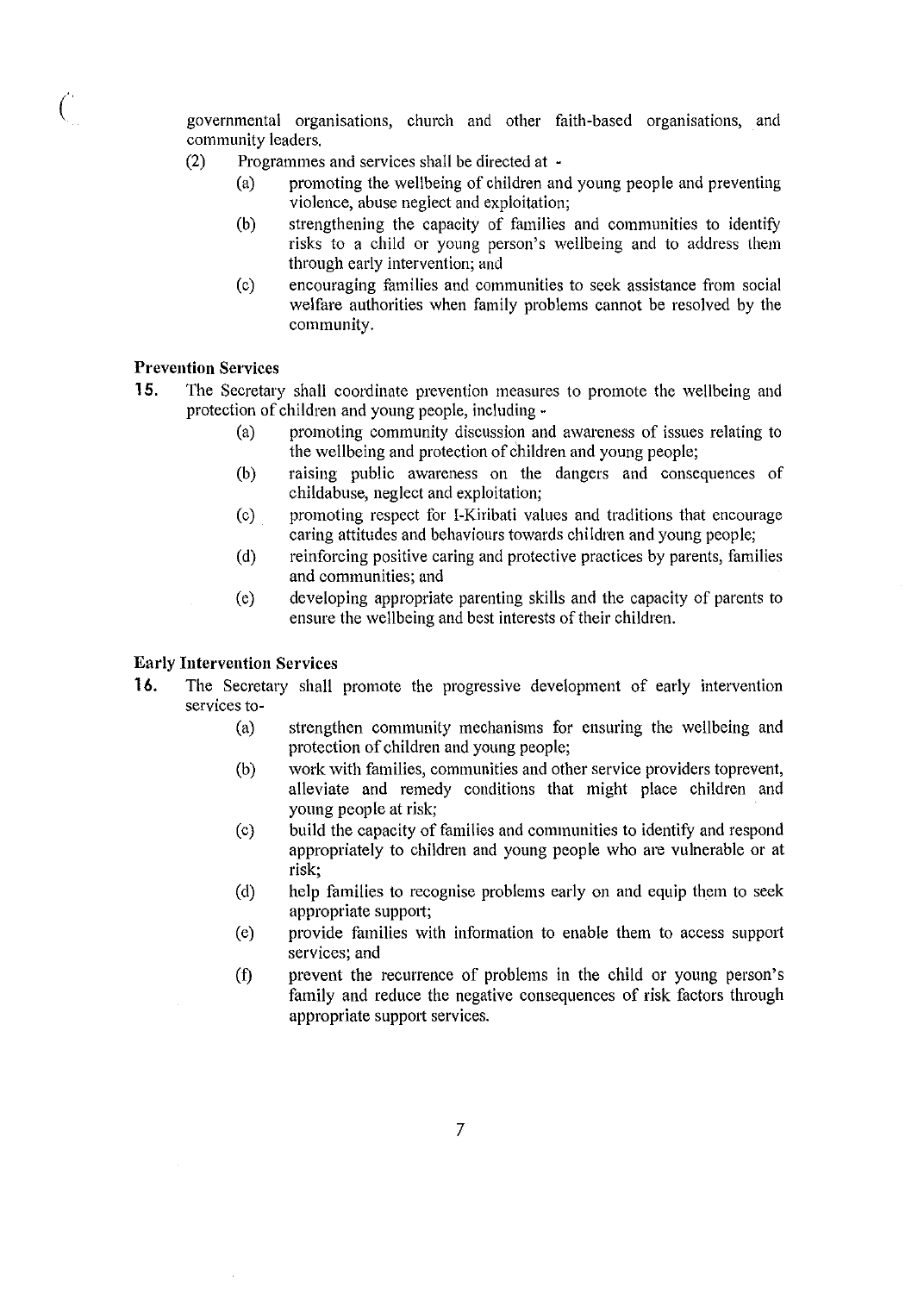#### Requests for Assistance

17. Where a parent of a child or young person is having difficulties meeting his or her responsibilities under section 5, the parent, child or young person may request assistance from a social welfare officer.

#### Reporting concerns about the wellbeing of a child or young person

- 18. (1) Any person who has a significant concern for the wellbeing of a child or young person may report the matter to the Director, a social welfare officer or a police officer.
	- (2) Any person who is aware of a child or young person in need of care and protection may report the matter to the Director or social welfare officer of a police officer.

#### Anonymity

**19.** A report under section 18 may be made anonymously.

## Protection of person reporting

- **20.** (1) Where a person makes a report or discloses information concerning a child or young person pursuant to this Act -
	- $(a)$  no civil, criminal, or disciplinary proceedings shall lie against that person; and
	- (b) the making of a report or disclosure of information does not constitute a breach of professional etiquette or ethics or a departure from accepted standards of professional conduct, unless the information was disclosed in bad faith.
	- (2) Subsection (1) applies notwithstanding any enactment, or any rule of law, that obliges any person to maintain secrecy in relation to, or not to disclose, any matter, and any compliance with that section is not a breach of the relevant obligation of secrecy or nondisclosure

## Inter-Agency Referrals and Coordination

- 21. The Director is responsible for establishing ways to ensure timely referrals, information sharing and coordination of all service providers relating to  $-$ 
	- (a) identifying and assessing particular cases of children or young people who may be in need of care and protection; and
	- (b) taking action to ensure a child or young person's wellbeing and protection.

#### Police to notify the Director

- 22. (1) A police officer to whom a report has been made in terms of section 18 or who becomes aware of a child or young person in need of care and protection must-
	- (a) ensure the safety and wellbeing of the child or young person concerned if the child or young person's safety or wellbeing is at risk; and
	- (b) as soon as possible notify the Director or a social welfare officer.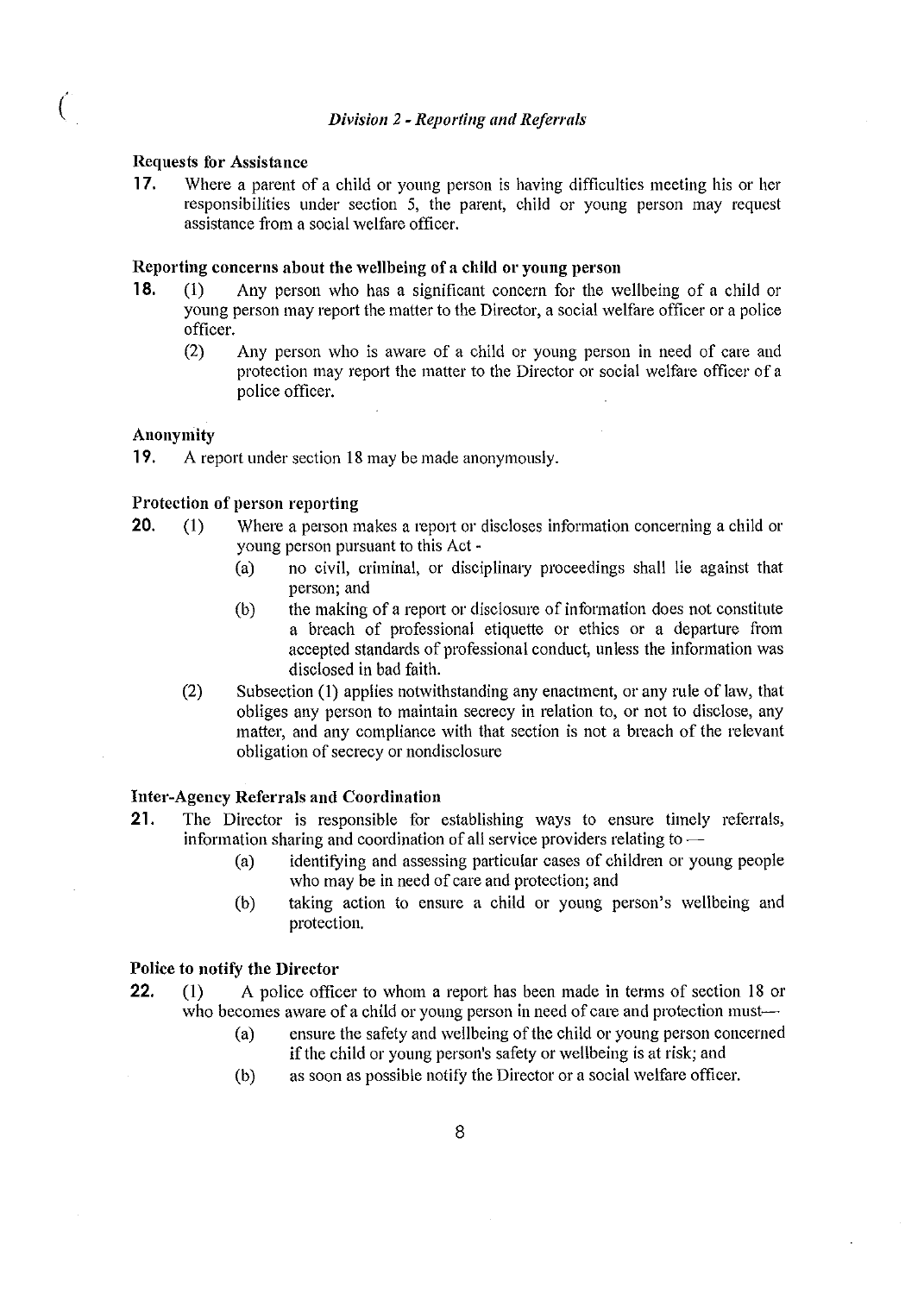( (2) if a child or young person reported to be in need of care and protection under section 8 is not in immediate danger, the police officer to whom the report was made must notifY the Director or social welfare officer as soon as possible for the Ministry's intervention and action.

#### Referral of children and young people by the Court for investigation

- 23. (1) If it appears to any Court in the course of proceedings that a child or young person involved in or affected by those proceedings is in need of care and protection, the Court must order that the question of whether the child or young person is in need of care and protection be referred to the Director for an assessment contemplated in Division 3 of this Part.
	- (2) A Court issuing an order in terms of subsection (1) may also order that the child or young person be placed in a temporary safe place if it appears to the Court that this is necessary for the safety and wellbeing of the child or young person.

## *Division* 3 - *Assessment and Intervention Plannillg*

#### Powers Relating to Assessments

- **24.** (1) Where the Director receives a request for assistance or information that raises concerns about a child or young person's wellbeing, the Director shall cause any inquiries to be made that the Director considers reasonably necessary for the purpose of determining whether intervention of the Director is necessary in the best interest of the child or young person.
	- (2) Without limiting the generality of subsection (1), the Director may take reasonable steps to assess the circumstances of the child or young person and his or her home environment, including -
		- (a) visiting the child or young person's home;
		- (b) interviewing the child or young person, the child or young person's parents, and any other person with an interest in, or knowledge of, the care, wellbeing or development of the child or young person;
		- (c) making inquiries about the child or young person and his or her circumstances; and
		- (d) requesting information from any person or any government division, agency or body.
	- (3) Where the person who has custody of the child or young person refuses to allow the Director access to the child or young person, the Director may exercise his or her authority under Division 4.

## Taking of Action by the Director

- 25. (1) If the Director decides that actions should be taken to ensure the child or young person's wellbeing or protection, the Director may do anyone or more of the following -
	- (a) provide, or arrange for the provision of, advice or support services for the child or young person and his or her family;
	- (b) develop, in consultation with the parents, the child or young person, and where appropriate family and community members, an agreed plan to ensure the child or young person's wellbeing and protection;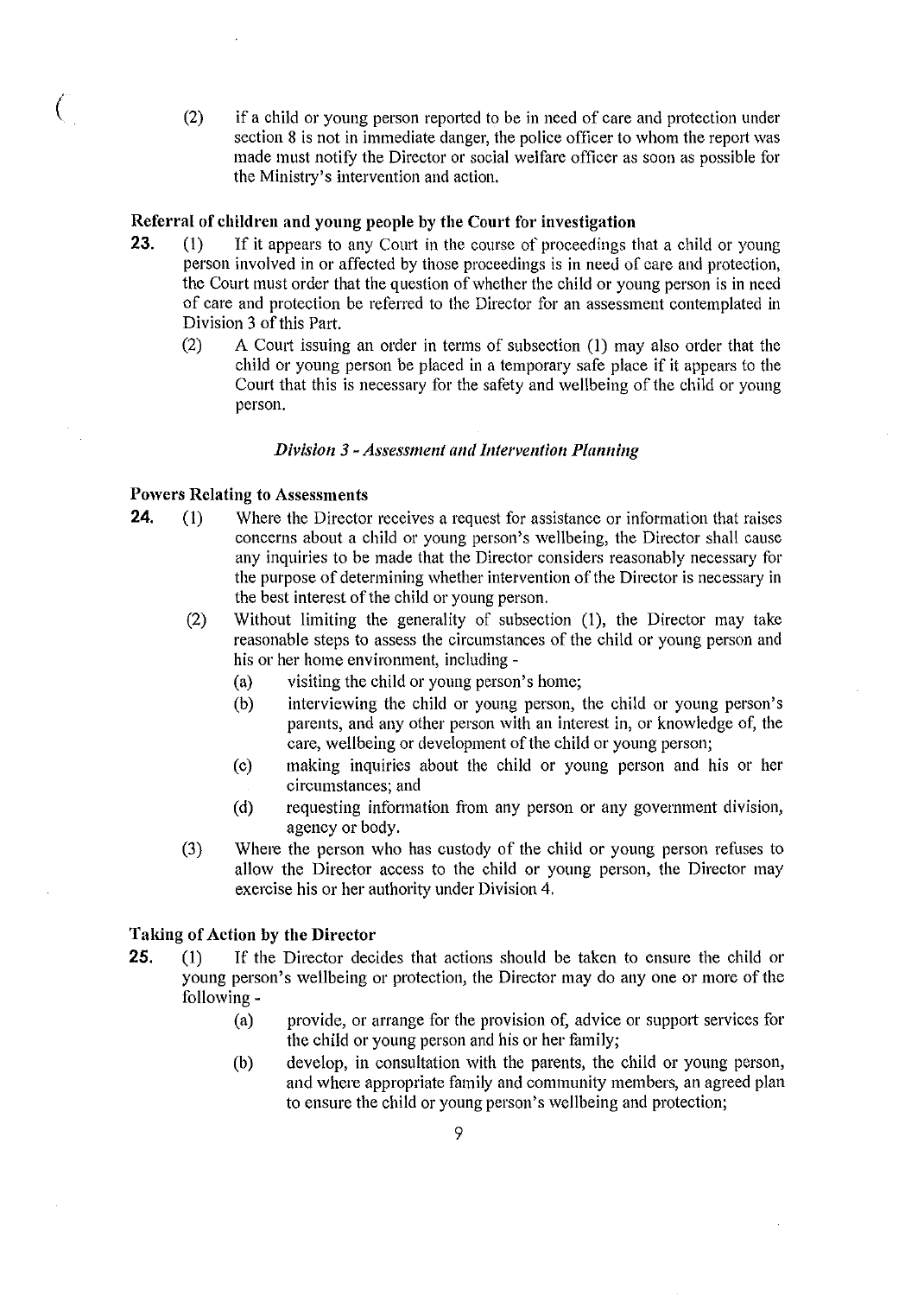- (c) ensure the protection of the child or young person by exercising the Director's emergency protection powers as referred to in Division 3 of this Part;
- (d) refer the matter to a police officer if it appears that a criminal offence has been committed in relation to the child or young person; and
- (e) seek appropriate care and protection orders from the Court.
- (2) The Director may decide to take no action if the Director considers that proper arrangements have been made for the wellbeing and protection of the child or young person and the circumstances that led to the report have been or are being adequately dealt with.

## Intervention Planning

 $\big(\big)$ 

- 26. (1) To the extent practicable, the Director must ensure that -
	- (a) the child or young person and any relevant family members participate in deciding what actions should be taken to ensure the wellbeing and protection of the child or young person; and
	- (b) decisions are reached by collaboration and consensus.
	- (2) In determining what actions should be taken to ensure the wellbeing or protection of a child or young person, the director must, unless it would be contrary to the best interest of the child or young person, arrange orcause to be arranged a family mediation to -
		- (a) consider the child or young person's care and protection needs; and
		- (b) agree on a plan to meet those needs and ensure the child or young person's wellbeing and protection.
	- (3) Depending on the nature of the concern and the child or young person's best interest, the Director may involve any of the following persons in the family mediation-
		- (a) the child or young person;
		- (b) the child or young person's parents;
		- (c) other members of the child or young person's family;
		- (d) community and religious leaders;
		- (e) relevant service providers; and
		- (f) any other person whose involvement, in the opinion of the Director, would be of assistance in developing an agreed plan.
	- $(4)$  If a child or young person does not take part in a family mediation, the Director must take all reasonable steps to-
		- (a) find out the views and wishes of the child or young person;
		- (b) make the views and wishes of the child or young person known to the persons taking part in the family mediation; and
		- (c) ensure that the views and wishes of the child or young person are considered in reaching any agreement.

## Agreed Care and Protection Plans

27. (1) An agreed plan for the care and protection of a child or young person developed in accordance with Section 26 may include any provisions considered appropriate to ensure the wellbeing and protection of the child or young person, including one or more of the following -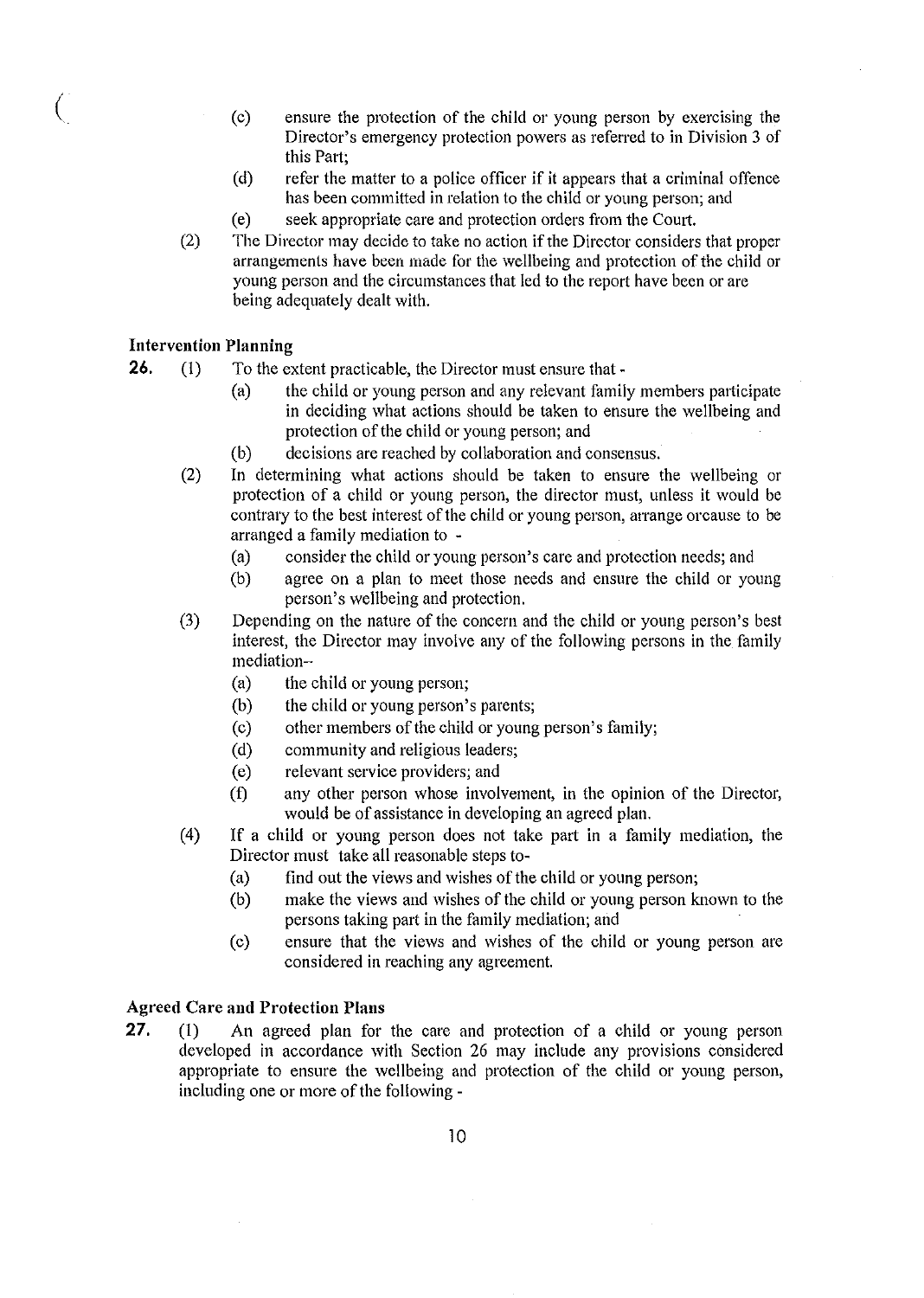- $\begin{pmatrix} 1 & 0 & 0 \\ 0 & 0 & 0 \\ 0 & 0 & 0 \\ 0 & 0 & 0 \\ 0 & 0 & 0 \\ 0 & 0 & 0 \\ 0 & 0 & 0 \\ 0 & 0 & 0 \\ 0 & 0 & 0 & 0 \\ 0 & 0 & 0 & 0 \\ 0 & 0 & 0 & 0 \\ 0 & 0 & 0 & 0 \\ 0 & 0 & 0 & 0 & 0 \\ 0 & 0 & 0 & 0 & 0 \\ 0 & 0 & 0 & 0 & 0 & 0 \\ 0 & 0 & 0 & 0 & 0 & 0 \\ 0 & 0 & 0 & 0 & 0 & 0 \\ 0 & 0 & 0 &$ advice, encouragement or counselling for the child or young person;
	- (b) family counselling or parenting advice for the parents of the child or young persoh;
	- (c) regular monitoring and supervision of the child or young person by a social welfare officer or other specified person;
	- (d) attendance of a parent for counselling or treatment for alcohol, drug or other substance abuse;
	- (e) pmticipation of a parent in programmes aimed at improving parenting skills;
	- (f) prohibiting a specified person, including a parent, from entering the place where the child or young person lives or from having any contact with the child or young person;
	- (g) agreement that the child or young person is to live in the home of a family member or other person approved by the Director.
	- (2) Where appropriate, an agreed plan for the care and protection of a child or young person should engage members of the family and community, including family elders, religious leaders, community leaders, members of a church orother faith-based organisation, or other service providers in the provision of suppott to the child or young person and his or her parents.
	- (3) Any agreed care and protection plan must-
		- (a) be in writing;
		- (b) be approved by the Director; and
		- (c) include provision for how progress and compliance will be monitored.

#### No Agreement

- 28. Where the Director has reasonable grounds to believe that a child or young person may be in need of care and protection and -
	- (a) no agreement can be reached on a plan to ensure the wellbeing and protection of the child or young person; or
	- (b) the agreement proposed is not, in the opinion of the Director, adequate to ensure the wellbeing and protection of the child or young person; or
	- (c) the provisions of an agreement have not been complied with;

the Director may apply to the Court for a care and protection order in accordance with Division 5.

#### *Division* 4 - *Emergency Protection Power*

#### Warrant to take a child or young person to safety

- 29. (1) A magistrate may issue a warrant authorizing a social welfare officer or police officer to bring a child or young person to a place of safety if the magistrate is satisfied on the basis of a social welfare officer's sworn information that there are reasonable grounds to believe that -
	- (a) the child or young person is in need of care and protection; and
	- (b) a less restrictive course of action is not available or will not adequately protect the child or young person.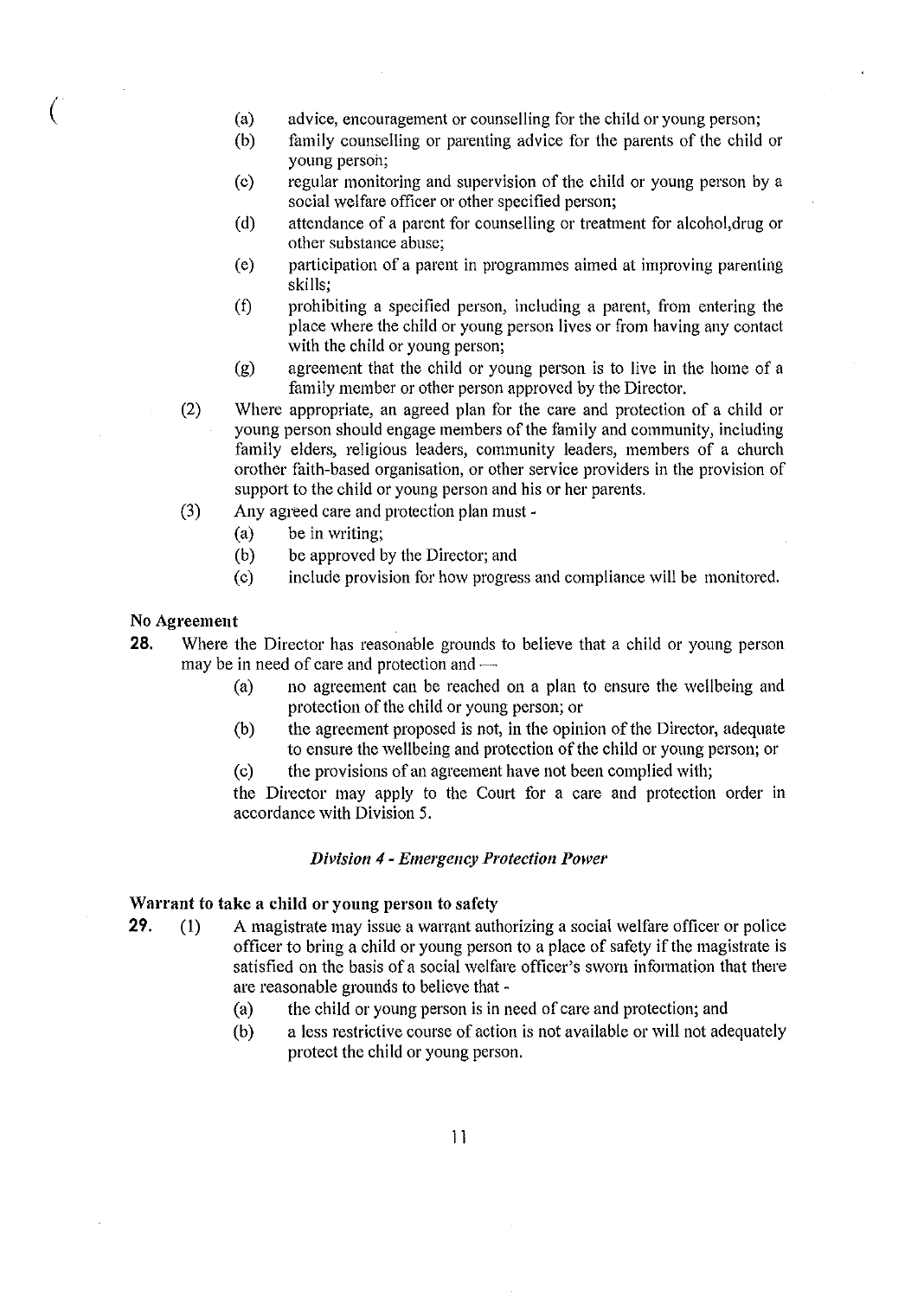(2) A person authorized by warrant under this section may at any time enter any premises or vehicle or board any vessel specified in the warrant, by force if necessary, and may search for and remove the child or young person.

## Child or young person in immediate danger

- 30. (I) A social welfare officer or police officer may, without a warrant, remove a child or young person to a place of safety if the officer believes on reasonable grounds that -
	- (a) the child or young person's health or safety is in immediate danger; and
	- (b) there would be a substantial risk to the child or young person's health or safety during the time necessary to obtain a warrant under section 29.
	- (2) A person exercising authority under this section may enter any premises or vehicle or board any vessel where it is reasonably believed that the child or young person may be, and may search for and remove the child or young person, by force if necessary.
	- (3) A police officer exercising authority under this section shall as soon as possible notify the Director or a social welfare officer.

## Police Assistance

(

31. The Director or a social welfare officer exercising the authority given by this Division may call for the assistance of a police officer.

#### Care of the child or young person by the Director

- 32. Where a child or young person has been taken to a place of safety pursuant to this Division, the child or young person is in the care of the Director until  $-$ 
	- (a) the child or young person is returned; or
	- (b) a Court makes an order in relation to the child or young person under section 33.

## Interim Care and Protection Order

- 33. (1) Where a child or young person has been taken to a place of safety under this Division, the Director shall, as soon as practicable, make an application to the Court for an interim care and protection order.
	- (2) An interim care and protection order may include any conditions the Court considers necessaty in the best interests of the child or young person, including-
		- (a) return of the child or young person to his or her parent, with or without conditions;
		- (b) placement of the child or young person in the care of a family member or any other person approved by the Director;
		- (c) authorising a medical examination of the child or young person;
		- (d) prohibiting any specified person from entering the home or place where the child or young person lives or from having any contact with the child or young person; and
		- (e) providing for interim maintenance of the child or young person.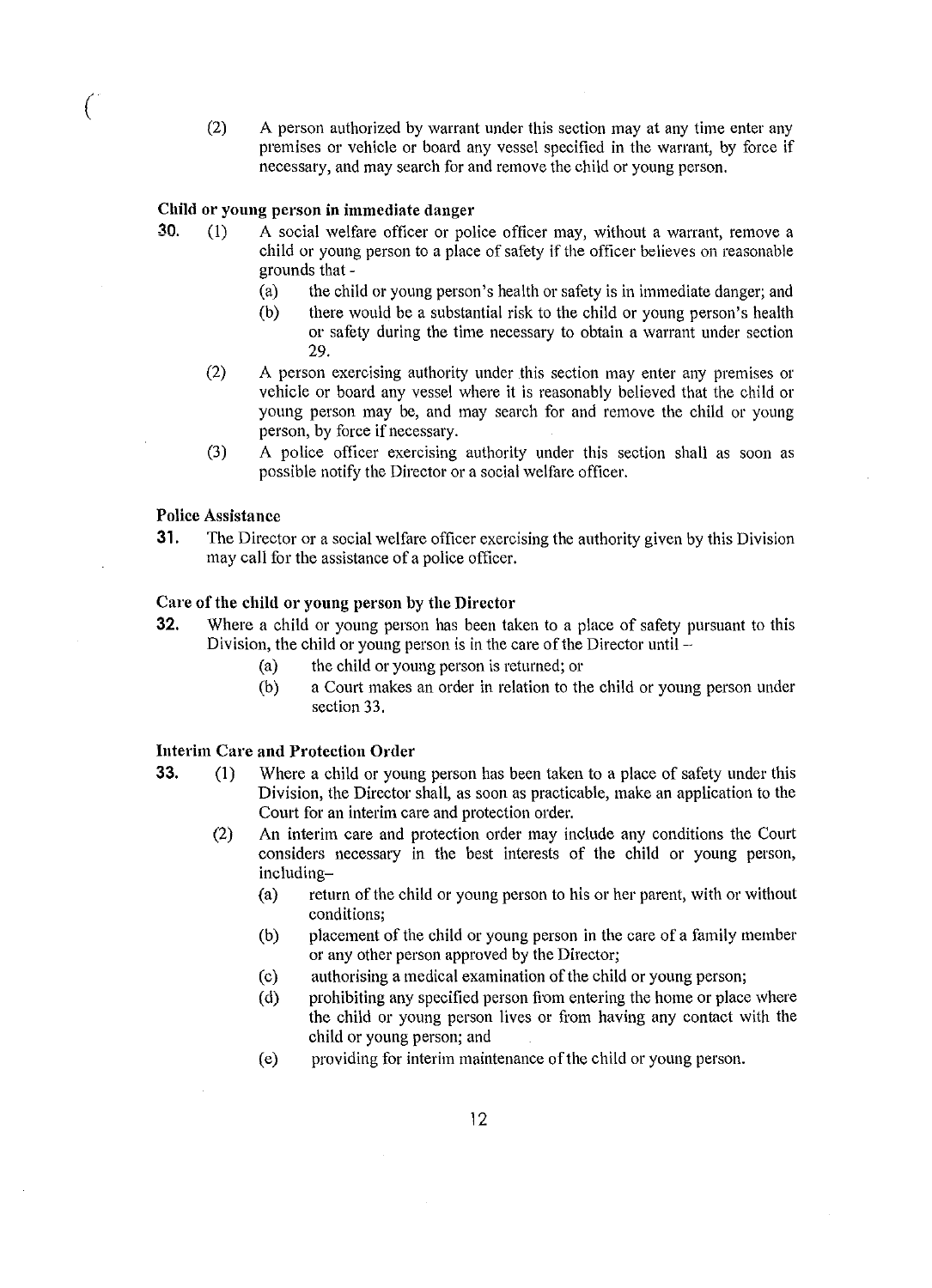( (3) An interim care and protection order remains in force until a final order has been made under Division 5.

## Circumstances when no interim order required

- 34. Where a child or young person has been taken to a place of safety under sections 29 or 30, an application for an interim care and protection order is not required and any application that has been commenced may be discontinued by the Director if the Director -
	- (a) reaches an agreement with a parent of the child or young person that the Director considers adequate to protect the child or young person; or
	- (b) considers that circumstances have changed so that the child or young person is no longer in need of emergency protection and the Director returns the child or young person to the parent.

## *Division* 5 - *COliI'I Care and Protection Orders*

## Application for care and protection order

- 35. An application to the Court for a care and protection order for a child or young person may be made by-
	- (a) the Director or a designated social welfare officer; or
	- (b) with the leave of the Court, any other person.

## Expedited Proceedings

36. When the application is filed, the registrar of the Court shall ensure that the time and place for hearing the application is immediately fixed, having regard to the principle that it is in the best interest of the child or young person for the application to be heard as early as possible.

## Parties to the Proceedings

- **37.** (1) The following are parties to a proceeding under this Part -
	- (a) the applicant;
	- (b) if the applicant is not the Director-the Director;
	- (c) the child or young person;
	- (d) each parent of the child or young person; and
	- (e) any other person who is the care giver for the child or young person.
	- (2) An application for a care and protection order shall be served on the parties to the proceedings in accordance with the rules of the court.
	- (3) Where the Court is of the opinion that it would be in the best interest of the child or young person to have independent legal representation, the Court must refer the matter to the Office of the People's Lawyer.

## Child Protection Hearings

- 38. (I) A hearing under this Part
	- (a) is civil in nature;
	- (b) may be conducted with as little formality and legal technicality as the circumstances of the case permit;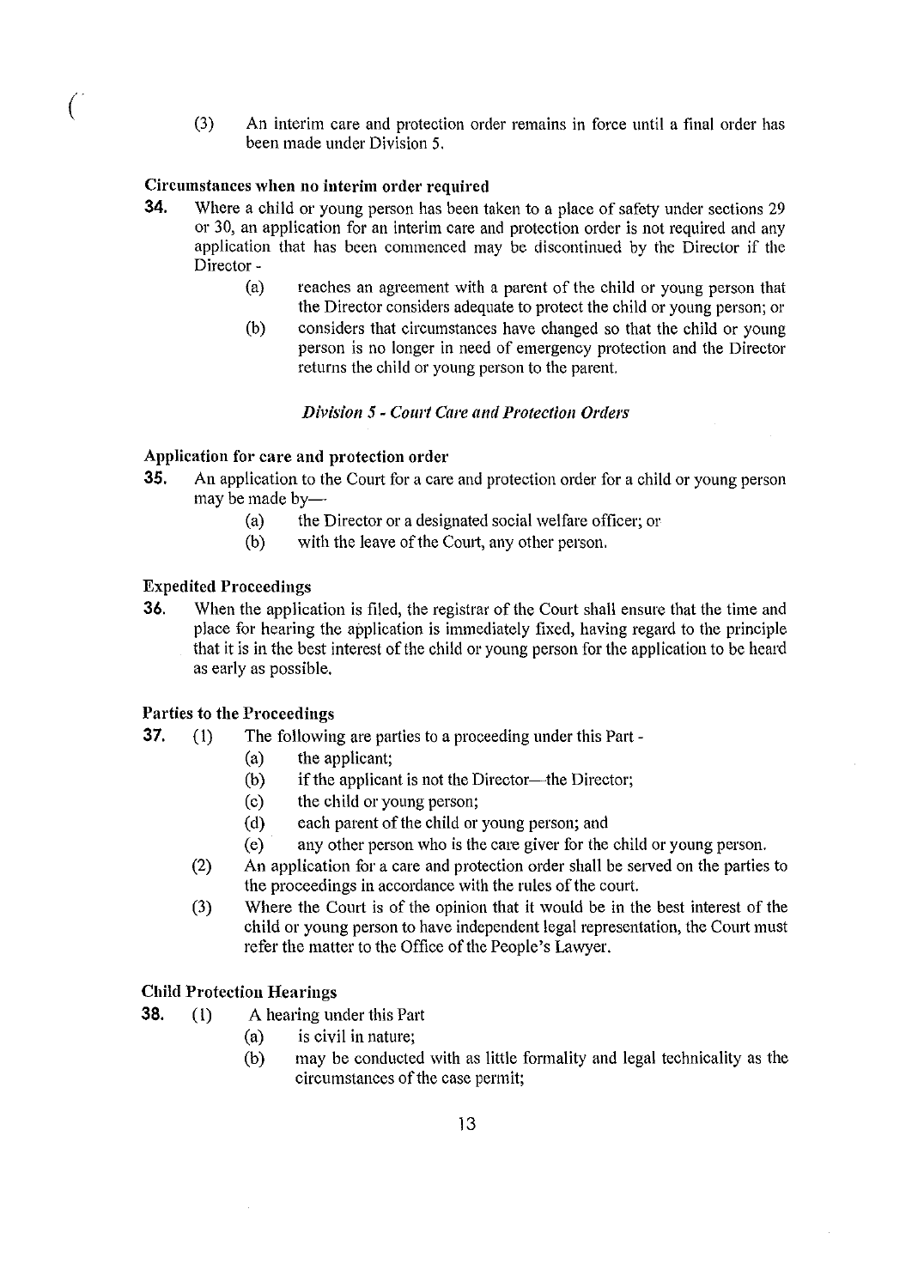- $\left( \begin{array}{ccc} \circ & & \circ \end{array} \right)$ must be conducted in a manner conducive to the active participation of all persons involved in the proceedings, including the child or young person, and in language that is appropriate to the child or young person's age and understanding;
	- (d) must be held in private and attended only by persons directly involved in the proceedings;
	- (e) Inust, as far as is practicable, be **held-**
		- $(i)$  at a different time or at a different place from the usual time or place for sittings of the court relating to criminal matters; and
		- (ii) in a room that is furnished and designed in a manner aimed at putting children and young people at ease; and
	- (f) must be concluded as expeditiously as possible in order to minimise the effect of the proceedings on the child or young person and the family.
	- (2) The Chief Justice may from time to time make rules of court for regulating practice and procedure in proceedings under this Act, and the provisions of any other written law that regulate procedure in civil cases shall have effect subject to the provisions of this Act and of any rules so made.

#### Report by the Director

- **39.** (1) The Court shall, before making an order under this Part, obtain and consider a plan for the care and protection of the child or young person prepared in writing by the Director.
	- (2) A plan prepared under subsection  $(1)$  must include  $-$ 
		- (a) results of any attempts, pursuant to section 26, to develop an agreed plan to address the child or young person's care and protection needs;
		- (b) a description of the proposed arrangements for the care, custody or supervision of the child or young person;
		- (c) a description of the services to be provided to remedy the condition 01' situation on the basis of which the child or young person was found in need of care and protection;
		- (d) an estimate of the time required to achieve the purpose of the Director's intervention;
		- (e) where the Director proposes to temporarily remove the child or young person from a person's care -
			- (i) an explanation of why the child or young person cannot be adequately protected while in the person's care, and a description of any past efforts to do so; and
			- (ii) a statement of what efforts, if any, are planned to maintain the child or young person's contact with the person; and
		- (f) where the Director proposes to remove the child or young person from a person's custody permanently, a description of the arrangements made or being made for the child or young person's long-term stable placement.

#### Views of the child or young person

40. (1) The Court must take such measures as are reasonably practicable, taking into account the age and developmental capacity of the child or young person, to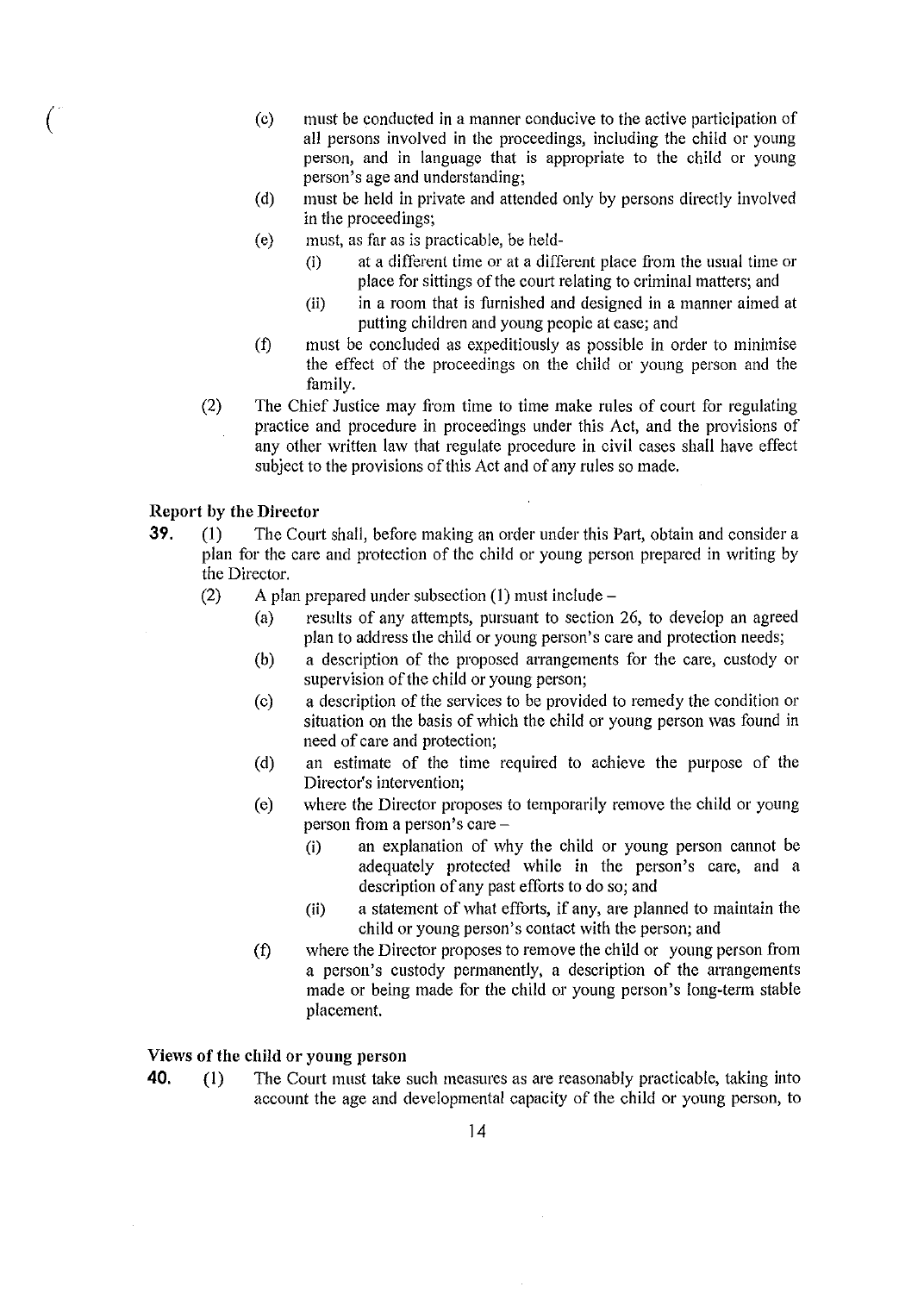- ensure that the child or young person has the fullest opportunity to participate in the proceedings.
- (2) The Court shall, before making an order under this Part, give the child oryoung person an oppotiunity to express his or her views, and shall give those views due consideration having regard to the age and understanding of the child or young person.

#### Criteria for making care and protection orders

- **41.** The Court may make an order for the care and protection of a child or young person if the Court is satisfied that  $-$ 
	- (a) the child or young person is in need of care and protection;<br>(b) intervention through a court order is necessary to ensure t
	- intervention through a court order is necessary to ensure the care and protection of the child or young person; and
	- (c) making the order is in the best interest of the child or young person.

## Types of care and protection orders

 $\bigl(\bigl[$ 

- **42.** (1) In exercising it authority under section 41, the Court may make one or more of the following orders it considers to be appropriate in the circumstances $\rightarrow$ 
	- (a) a supervision order, placing the child or young person and the parent under the supervision of a social welfare officer or other person designated by the Court;
	- $(b)$  a restraining order  $-$ 
		- (i) prohibiting a person from entering the home or place where the child or young person lives;
		- (ii) limiting access of a person to the child or young person;
		- (iii) prohibiting a person from having any contact with the child or young person;
	- (c) a temporary custody order placing the child or young person in the custody of-
		- (i) a family member; or
		- (ii) other suitable person approved by the Director,subject to the supervision of the Director, and on such reasonable terms and conditions as the Court considers appropriate; or
	- (d) a permanent custody order granting custody of the child or young person to  $-$ 
		- (i) a family member or other suitable person approved by the Director; or
		- (ii) the Director.
	- (2) The Court must not make a care and protection order that has the effect of removing achild or young person from the care of his or her parent unless satisfied that less disruptive alternatives would be inadequate to protect the child or young person.
	- (3) The Court shall not make a permanent custody order under paragraph (d),  $unless -$ 
		- (a) the identify or location of the parents of the child or young person has not been found, and are not likely to be found;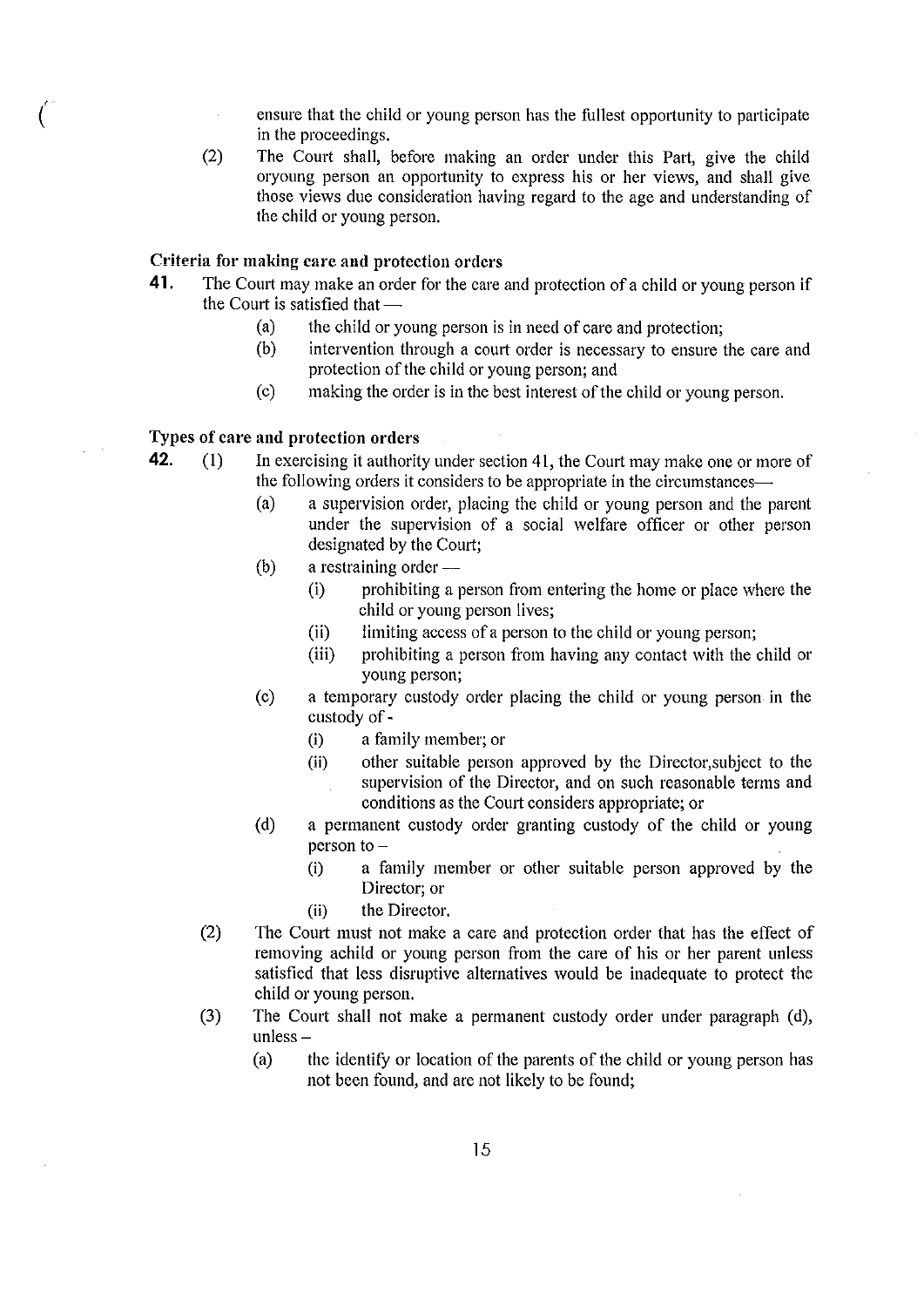- $(b)$  a parent is unable or unwilling to resume custody of the child or young person; or
- (c) the nature and extent of the harm the child or young person has suffered is such that it is unlikely that it would be in the child or young person's best interest to be returned to the parent, within a reasonably foreseeable time.
- (4) In making an order undcr Paragraph (c) or (d), the Court must give priority io placing the child or young pcrson with a family member, or if that is not consistent with the child or young person's best interest, placing the child or young person -
	- (a) with a member of the child or young person's community;
	- (b) in a location where the child or young person can maintain contact with relatives and friends;
	- (c) in a location that will allow the child or young person to continue in the same school.

## Supervision Orders

- 43. (1) A supervision order shall be for a specified period of not more than 12 months.
	- (2) In making a supervision order, the Court may impose reasonable terms and conditions in relation to the care and supervision of the child or young person,  $including -$ 
		- (a) the guidance, support and assistance to be provided to the parent and the child or young person by the Director or any other person or organisation;
		- (b) the patticipation of the parent in counselling, or a specified treatment or rehabilitation programme where this is necessary for the wellbeing or protection of the child or young person; and
		- (c) the right of the Director or a social welfare officer or other designated person to visit, assist and advise the child or young person.

#### Restraining Order

44. In making a restraining order, the Court may order the person to enter into a recognizance, with or without sureties, in an amount the Court thinks necessary and reasonable.

#### Temporary Custody Order

- 45. (1) A temporary custody order shall be for a specified period not exceeding 12 months.
	- (2) In making a temporary custody order, the Court may impose reasonable terms and conditions in relation to the care and wellbeing of the child or young person, including-
		- (a) access by a parent to the child or young person, unless the Court is satisfied that continued contact with the parent would not be in the best interests of the child or young person;
		- (b) the guidance, support and assistance to be provided to the child or young person by the Director or any other person or organisation; and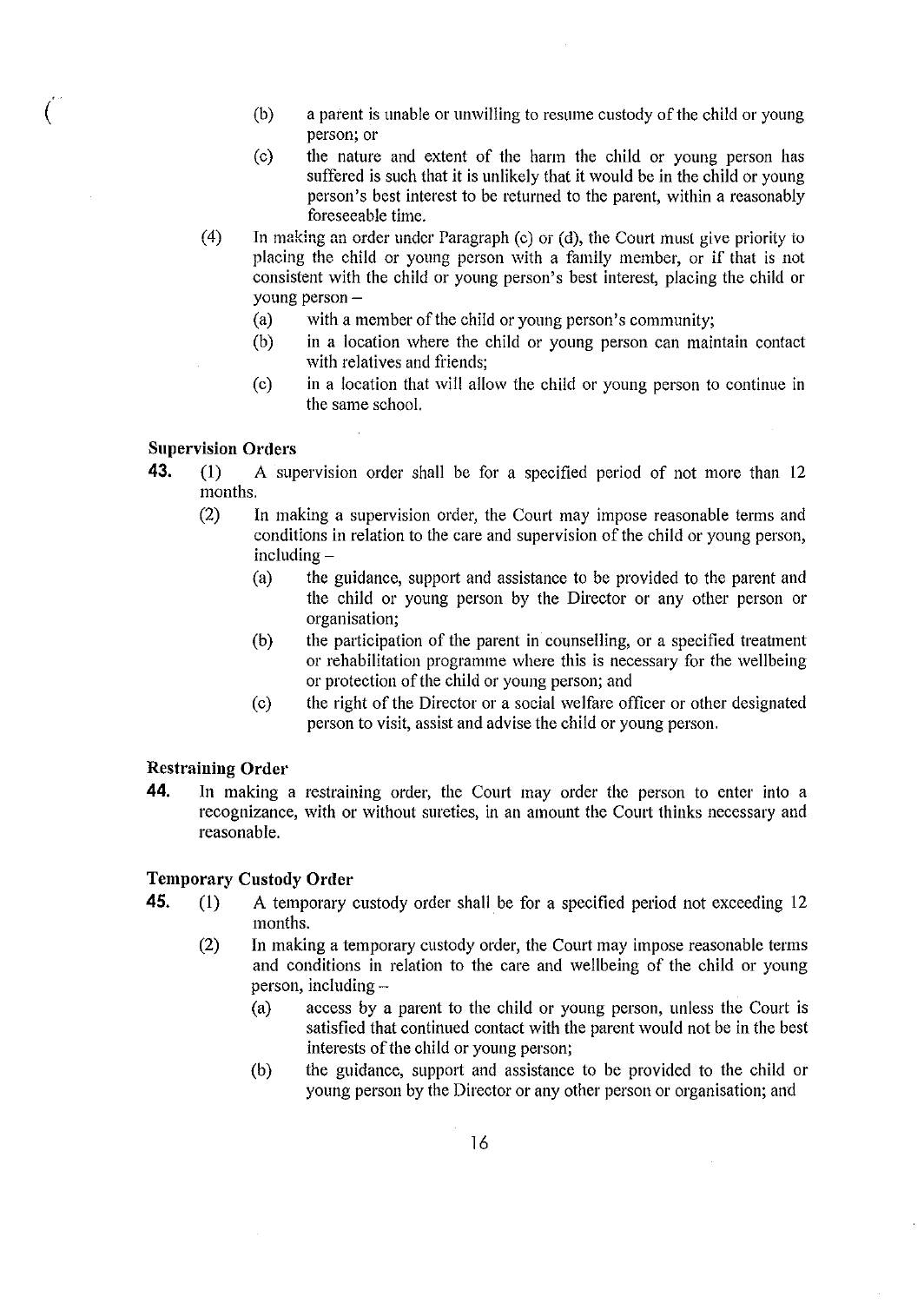(c) the guidance, support and assistance to be made available to the child or young person's parents to address the condition or situation that necessitated the child or young person's removal from their custody.

## Permanent custody orders

- 46. (1) When an order is made placing a child or young person in the permanent custody of the Director or other suitable person -
	- (a) that person becomes the sole guardian of the child or young person;
	- (b) the order does not affect the child or young person's rights respecting inheritance or succession to property.
	- (2) Where permanent custody has been granted to the Director, the Director
		- (a) shall make appropriate arrangements for the care of the child or young person; and
		- (b) may consent to the child or young person's adoption.

## Maintenance order

- 47. (1) Where a court has made an order under this Part placing a child or young person in the care or custody of the Director or other person, the Court may order a parent to pay to the Director or to a person designated in the order an amount (in cash or in kind) the Court considers reasonable for the maintenance of the child or young person.
	- (2) In deciding the amount of a maintenance order, the Court must take the following into account -
		- (a) the needs, means and circumstances of the child or young person;
		- (b) the needs, means, capacity and economic circumstances of the parent; and
		- (c) any other circumstance the Court considers relevant.

#### When order ends

- 48. An order placing a child or young person in the care or custody of the Director or other person under this Part ceases to have effect when -
	- (a) the child or young person reaches the age of 18 years;
	- (b) the child or young person is adopted;
	- (c) in the case of an interim care or temporary custody order, the order expires; or
	- (d) the Court varies or revokes the order.

## Court may vary or revoke order

- 49. (1) A party to the initial proceedings may apply to the Court to vary or revoke a care and protection order.
	- (2) On an application under subsection (1) the Court may, if satisfied that it is in the best interests of the child or young person to do so  $\rightarrow$ 
		- (a) confirm the order;
		- (b) vary the order or any condition of the order;
		- (c) revoke the order; or
		- (d) revoke the order and make another care and protection order in respect of the child or young person.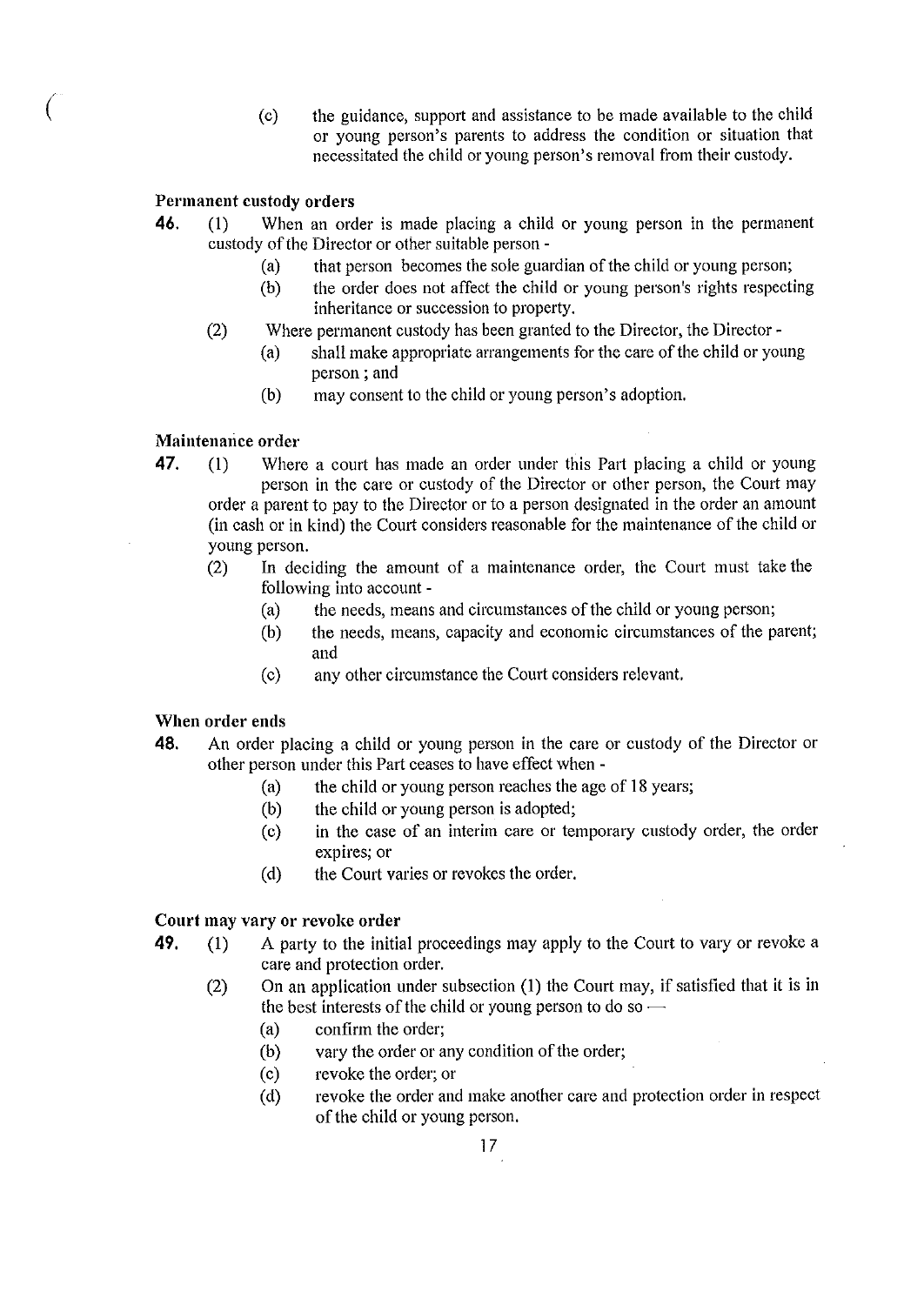# Appeals<br>50. (1)

- 50. (I) Any party involved in proceedings under this Act may appeal against any order made, or any refusal to make an order, to the court having jurisdiction to hear an appeal against a civil judgement of a magistrates' court.
	- (2) The procedure for the conduct of an appeal shall be in accordance with the rules of court relating to an appeal against a civil judgment of a magistrate court, subject to any necessary modification directed by (he Court (hat are in accordance with the principles of this Act.

## Offence to contravene care and protection order

51. Any person who violates a care and protection order is guilty of an offence and on conviction shall be liable to a fine of up to \$10,000.00 or to imprisonment not exceeding 18 months or to both such fine and imprisonment.

## PART 4: REGISTRATION OF NON GOVERNMENT ORGANIZATIONS AND FAITH-BASED CHILDREN'S SERVICES.

## Obligation to register

- 52. Any individual or organisation providing services to children and young people in need of care and protection must -
	- (a) be registered with the Ministry;
	- (b) comply with this Act and any conditions of that registration; and
	- (c) comply with any standards or guidelines established pursuant to this Act.

## Standards and Procedures for Registration

- 53. (I) The Director shall establish procedures for the registration of individuals and organisations providing services to children and young people in need of care and protection.
	- (2) The procedures under subsection (I) may include guidance with respect to -
		- (a) the form of the application;
		- (b) criteria for approval;
		- (c) inspections and evaluations; and
		- (d) suspension or cancellation of registration.
	- (3) An application for registration may be approved or declined by the Minister upon the recommendation of the Director.
	- (4) Any registration may be revoked by the Minister upon the recommendation of the Director as to the status and qualification of individuals or organisations to provide the services to children and young people in need of care and protection.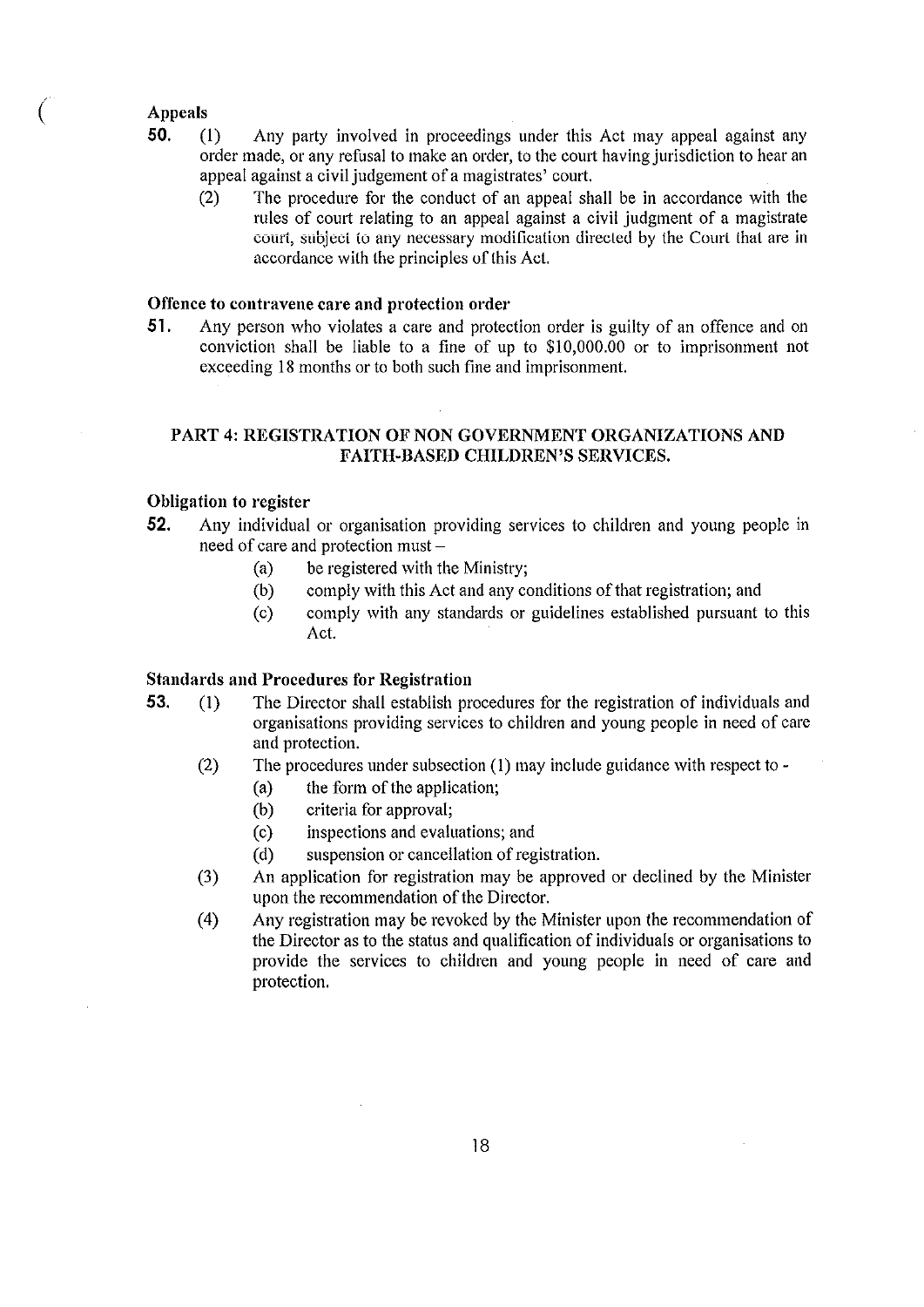#### PART 5: MISCELLANEOUS

#### Prohibition on identifying a child or young person

- 54. (1) No person shall publish or make public the name or any information that has the effect of identifYing a child or young person who is the subject of proceeding under this Act.
	- (2) Any person who violates subsection (1) is guilty of an offence and on conviction shall be liable to a tine of \$5,000.00, or to imprisonment not exceeding one  $(1)$  year, or to both.

## Regulations

- 55. (1) The Minister may make regulations generally for the purposes of carrying out the provisions of this Act.
	- (2) Without limiting subsection (1), regulations may be made for or about the following-
		- (a) the qualifications, appointment and duties of the Director, social welfare officers and assistant social welfare officers;
		- (b) procedures for reporting, assessment and intervention planning under Part 3;
		- (c) minimum standards for services to children and young people in need of care and protection;
		- (d) criteria for approving suitable persons to be granted custody of a child or young person pursuant to Division 5.

## PART 6: CONSEQUENTIAL AMENDMENTS TO OTHER LAWS

## Penal Code Cap 67 is amended.

- 56. The Penal Code Cap 67 is amended by
	- (a) repealing section 144
	- (b) in section 204, by repealing the figure "15" and substituting itwith **"18".**
	- (c) in section 205 by repealing the figure "15" and substituting itwith **"18".**
	- (d) in section 226 subsection (1) and subsection  $2(b)$ , by repealing the figure "15" and substituting it with "18".

#### Marriage Ordinance Cap 54 is amended.

57. The Marriage Ordinance Cap 54 is amended, in section 7, subsection (I) by insetting the words " but over 17" after the words " is under 21.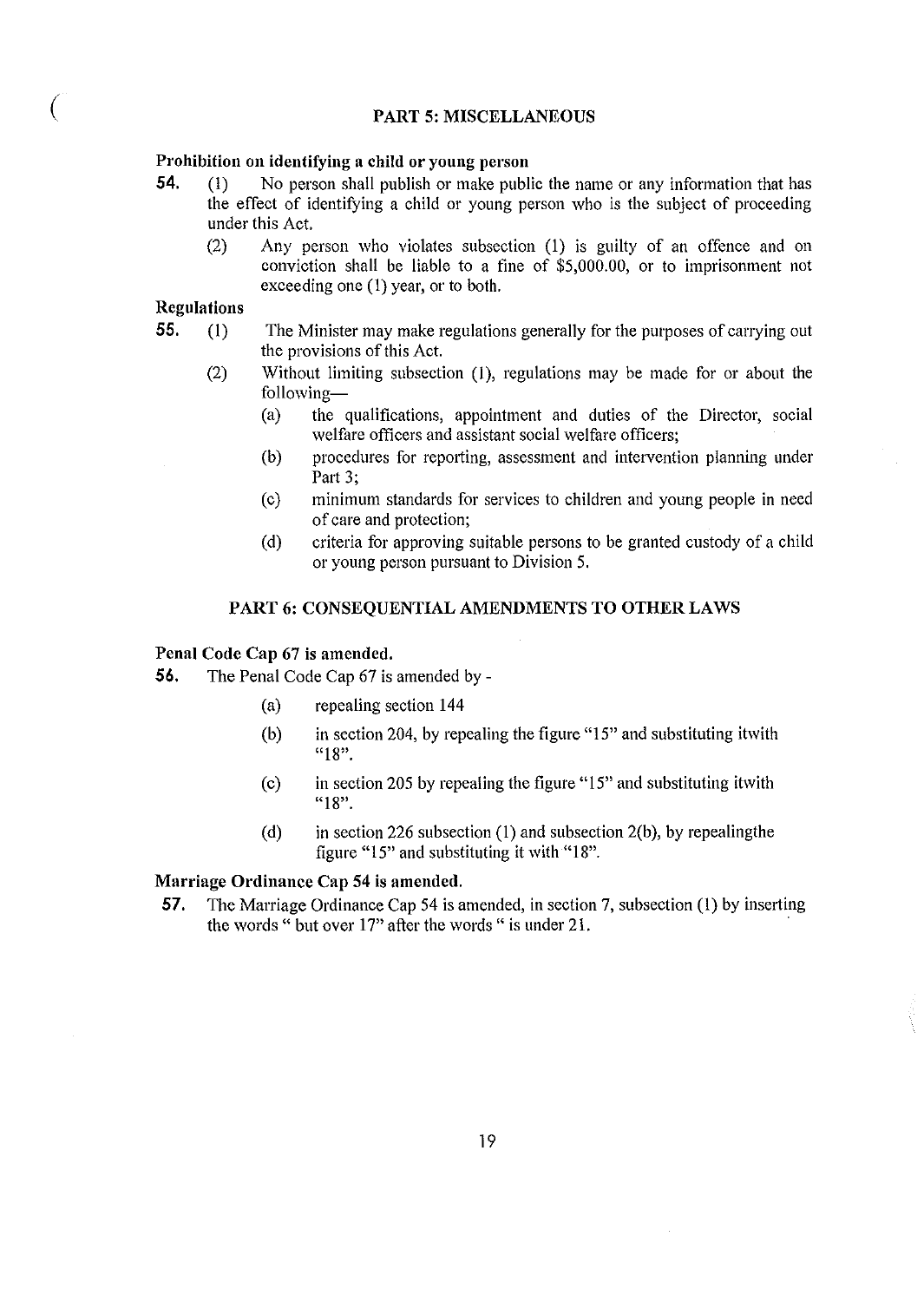## **CHILDREN, YOUNG PEOPLE AND FAMilY WELFARE BILL 2012**

#### EXPLANATORY MEMORANDUM

Child protection and welfare are core principles of the Convention on the Rights of the Child (CRC) to which Kiribati became a State party in 1995. The CRC obliged Kiribati to enact a law to ensure support to parents and families in their responsibility to raise children and protecting them from violence, abuse, neglect and exploitation. In 2008; the Child Protection Baseline study highlighted a need to enact such law. Prior to this law; there was no legally mandated social welfare system to support children who are at risk or are going through violence, abuse, neglect and exploitation. The existing social welfare system was then implemented without legal mandate resulting in unclear social welfare procedure, insufficient assistance and inefficient support to children or families In need of support.

This law will strengthen the work of the social welfare officers to avail power to intervene when a child is at risk however it encourages and promotes the importance of families and communities as caregivers and protectors of children and young people against violence, abuse, neglect and exploitation.

This Act is divided into six Parts.

Part 1 deals with preliminary matters and also provides the general objects of the Act and the principles for care and protection of children and young people and in decision-making. The roles of parents as primary caregivers to ensure the wellbeing of their children is also provided in this Part.

Part 2 deals with the Administration roles of the Secretary as Secretary of the Ministry responsible for child and family welfare matters. This Part also provides the roles of the Director as the key person in providing support services to children and young people at risk of violence, abuse, neglect and exploitation and their families. Delegation of powers by the Secretary and the Director is provided and the roles of Social Welfare officers is provided to highlight the importance of their part in providing support to children, young people and  $\ddot{\text{ }}$ families.

. Part 3 is divided into five Divisions. Division 1 provides that support programmes to strengthen families and communities shall be conducted in partnership between the government, non-government organisations, church and faith-based organisations and community leaders. Prevention and early intervention services shall be conducted through awareness, promotion, developing and capacity building programmes on the protection and wellbeing of children and young people.

Division 2 provides for reporting and referral strategies. Parents and families may request assistance from the Ministry through the Director but anyone who has concerns or is aware of a child or young person at risk may request and/or report situations. This Division provides that there shall be an inter-agency referral system to be coordinated by the Ministry and any potential reporter shall be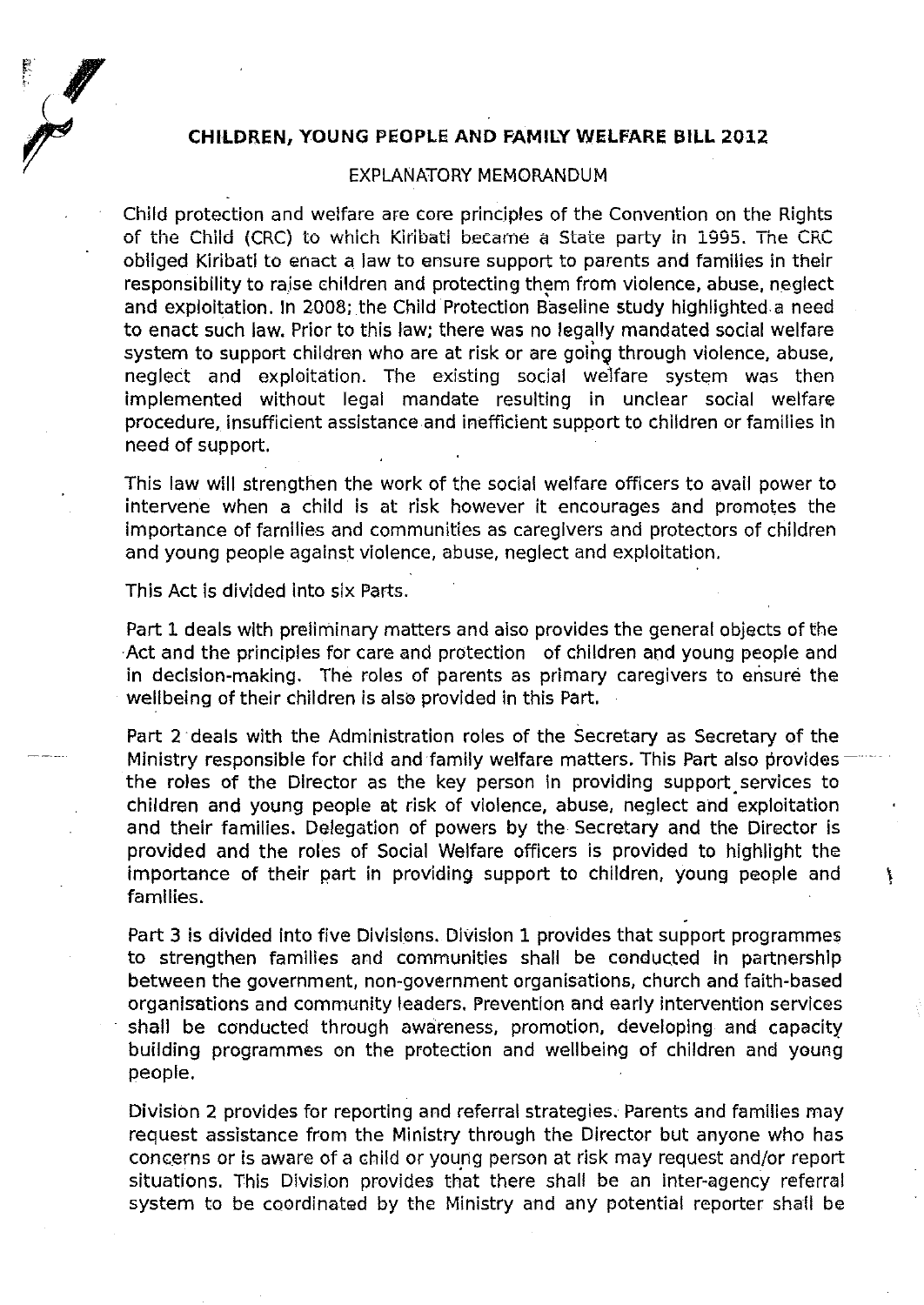protected of his identification and from litigation. Referral is encouraged from anyone to be made to the Director or the Police and vice versa. Referral may also be made by the court to the Director.

 $\big($ 

Division 3 provides for assessment· and intervention mechanisms to services rendered to children and young people and/or their families. This Division outlined the possible strategies that could be taken by the Director in the event that a situation has been reported. Intervention ranges from advice. counselling. consultation with parents to imposing protection measures or referrals to the Police for Intervention. There has to be an agreement reached on the type of intervention to be imposed to address the situation however. there is provision that when agreement cannot be reached; the Director may have to seek endorsement from the court on enforcing the required intervention.

Division 4 provides emergency protection power to issue warrant to the Director. Social Welfare Officer or the Police to intervene and take a child or young person to a place of- safety in instances where there is need for immediate care and protection actions to be taken or when less restrictive actions are unavailable or inadequate to protect the child or young person. The Division also provide for Interim Care and Protection Orders by the court where necessary for the interest of the child or young person at risk of violence. abuse. neglect or exploitation.

Division 5 provides for the types of orders that may be given by the court to the Director or Social Welfare Officer. Such orders may be granted to any relevant person part from these officers where the court granted leave to such person. This Division also provides that proceedings shall be expedited by the court in the best interest of the child or young person involved. In all court proceedings. reports from the Director in respect of the matter heard shall be considered by the court. Views of the child or young person involved may be considered depending on their age and developmental capacity and the court shall decide according to the criteria based on the need for protection. intervention by the . court and best interest of the child or young person. The Division provides types of orders such as supervision orders. restraining orders, temporary custody orders, permanent custody orders as well as maintenance orders to be available as options for the court - the appropriate type of order will depend on the circumstances of the case heard by the court. This Part also enables appeal avenues to Interested parties and a penalty for contravention of court orders - \$10.000 or 18 months imprisonment or both.

Part 4 provides that Non-Government organisations or church/faith-based organisation who provide care and protection services need to register with the Ministry before they could carry-out their services. Upon registration; such entities may operate following the conditions and requirements for service delivery to children and young people In need of their services.

Part 5 imposes a fine of \$5.000 for disclosing the identification of children or young people victims. It also provides the power of the Minister to make regulation required for implementation of care and protection to children and young people and/or assistance to families and the expiration of any order to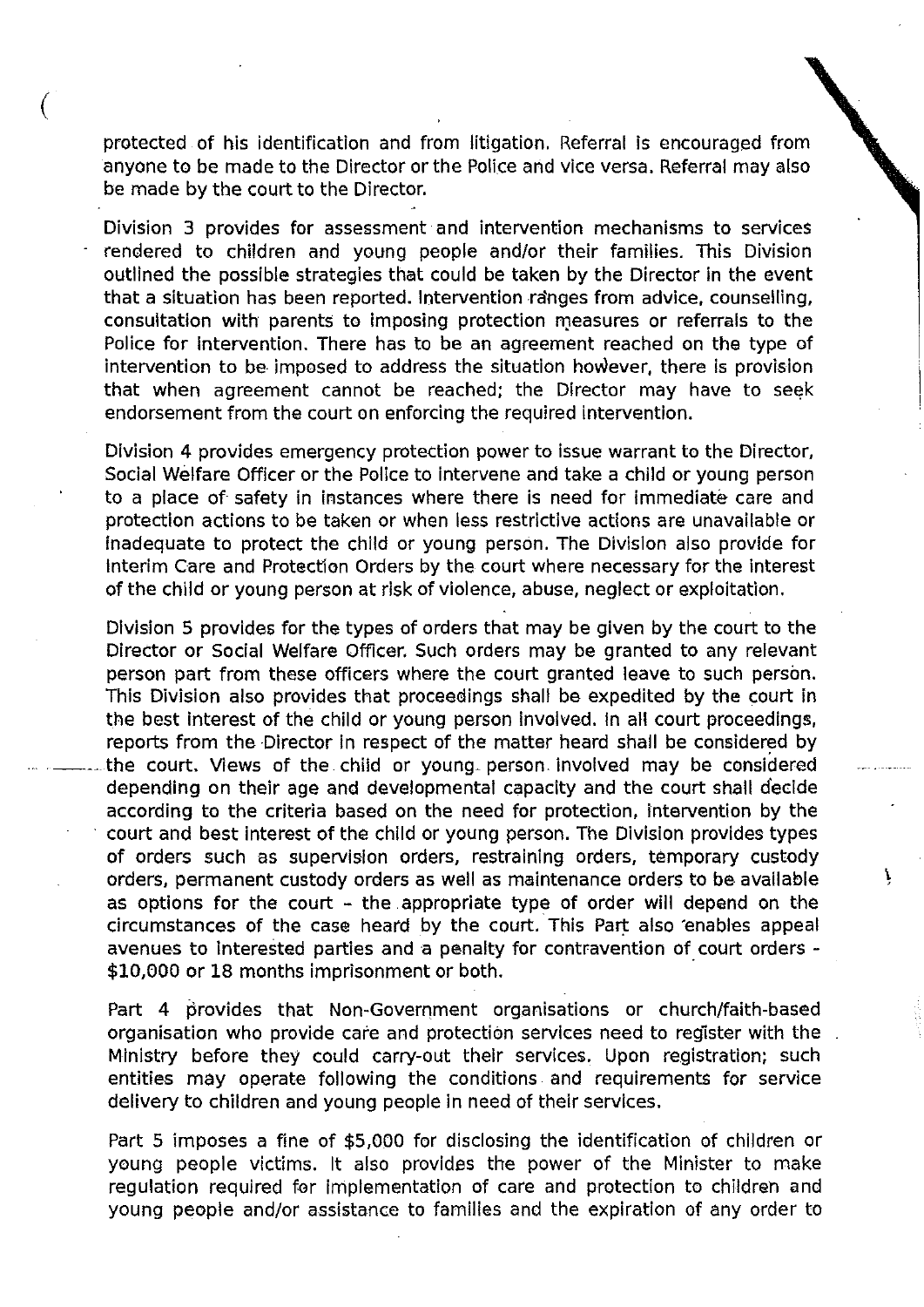place a child or young person in care or custody to be when such children or young people reach IB years.

Part 6 provides for Consequential Amendments to the Penal Code Cap 67 (section 144, 204, 205 and 226) and the Marriage Ordinance Cap 54 (section 7).

Titabu Tabane ·

Attorney-General .

October 2012

.